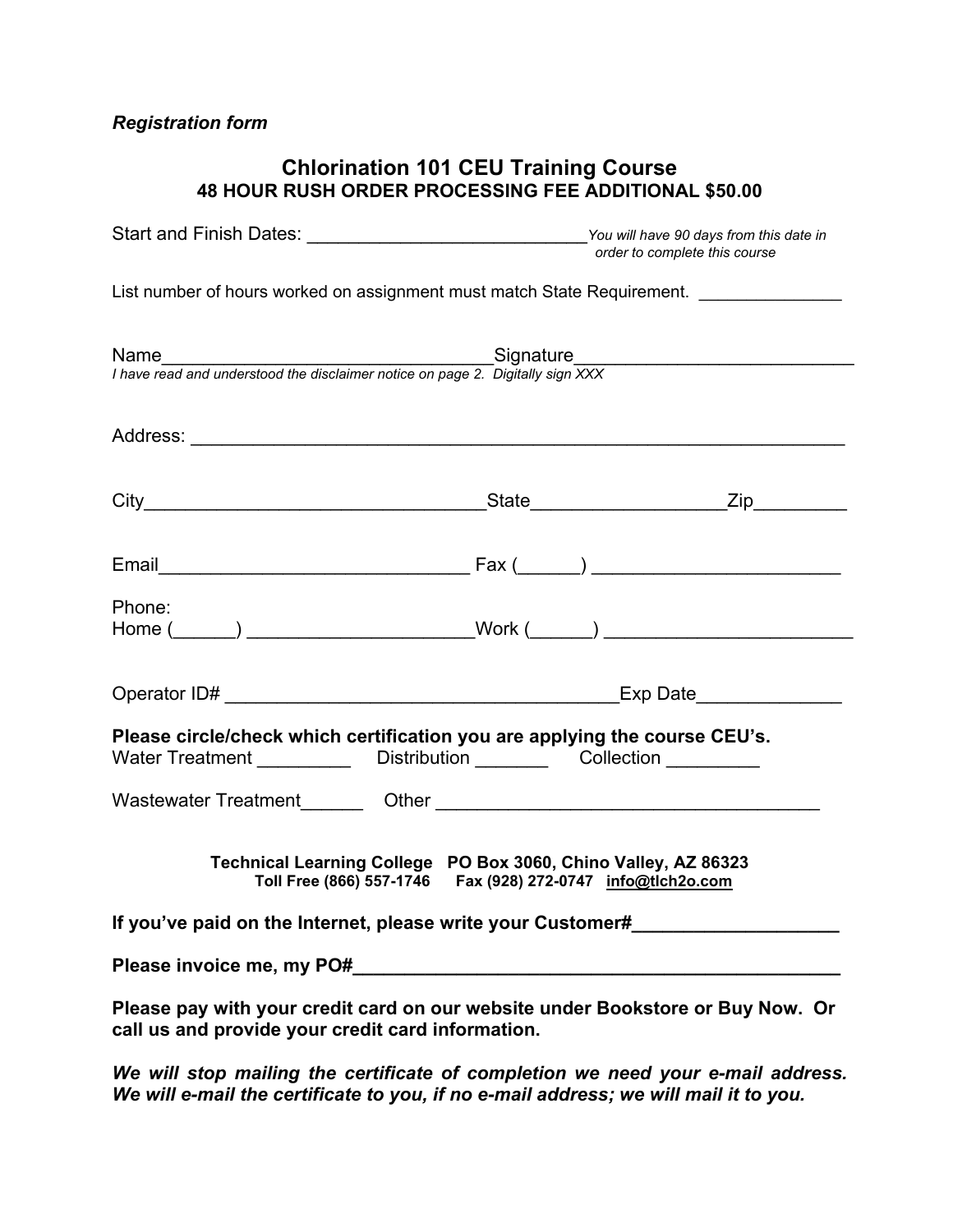#### **DISCLAIMER NOTICE**

I understand that it is my responsibility to ensure that this CEU course is either approved or accepted in my State for CEU credit. I understand State laws and rules change on a frequent basis and I believe this course is currently accepted in my State for CEU or contact hour credit, if it is not, I will not hold Technical Learning College responsible. I fully understand that this type of study program deals with dangerous, changing conditions and various laws and that I will not hold Technical Learning College, Technical Learning Consultants, Inc. (TLC) liable in any fashion for any errors, omissions, advice, suggestions or neglect contained in this CEU education training course or for any violation or injury, death, neglect, damage or loss of your license or certification caused in any fashion by this CEU education training or course material suggestion or error or my lack of submitting paperwork. It is my responsibility to call or contact TLC if I need help or assistance and double-check to ensure my registration page and assignment has been received and graded. It is my responsibility to ensure all information is correct and to abide with all rules and regulations.

**State Approval Listing Link,** check to see if your State accepts or has pre-approved this course. Not all States are listed. Not all courses are listed. If the course is not accepted for CEU credit, we will give you the course free if you ask your State to accept it for credit.

**Professional Engineers**; Most states will accept our courses for credit but we do not officially list the States or Agencies. Please check your State for approval.

# **State Approval Listing URL…**

*<http://www.abctlc.com/downloads/PDF/CEU%20State%20Approvals.pdf>*

*You can obtain a printed version of the course from TLC for an additional \$169.95 plus shipping charges.* 

# **AFFIDAVIT OF EXAM COMPLETION**

I affirm that I personally completed the entire text of the course. I also affirm that I completed the exam without assistance from any outside source. I understand that it is my responsibility to file or maintain my certificate of completion as required by the state or by the designation organization.

#### **Grading Information**

In order to maintain the integrity of our courses we do not distribute test scores, percentages or questions missed. Our exams are based upon pass/fail criteria with the benchmark for successful completion set at 70%. Once you pass the exam, your record will reflect a successful completion and a certificate will be issued to you.

# **All downloads are tracked and monitored for security purposes.**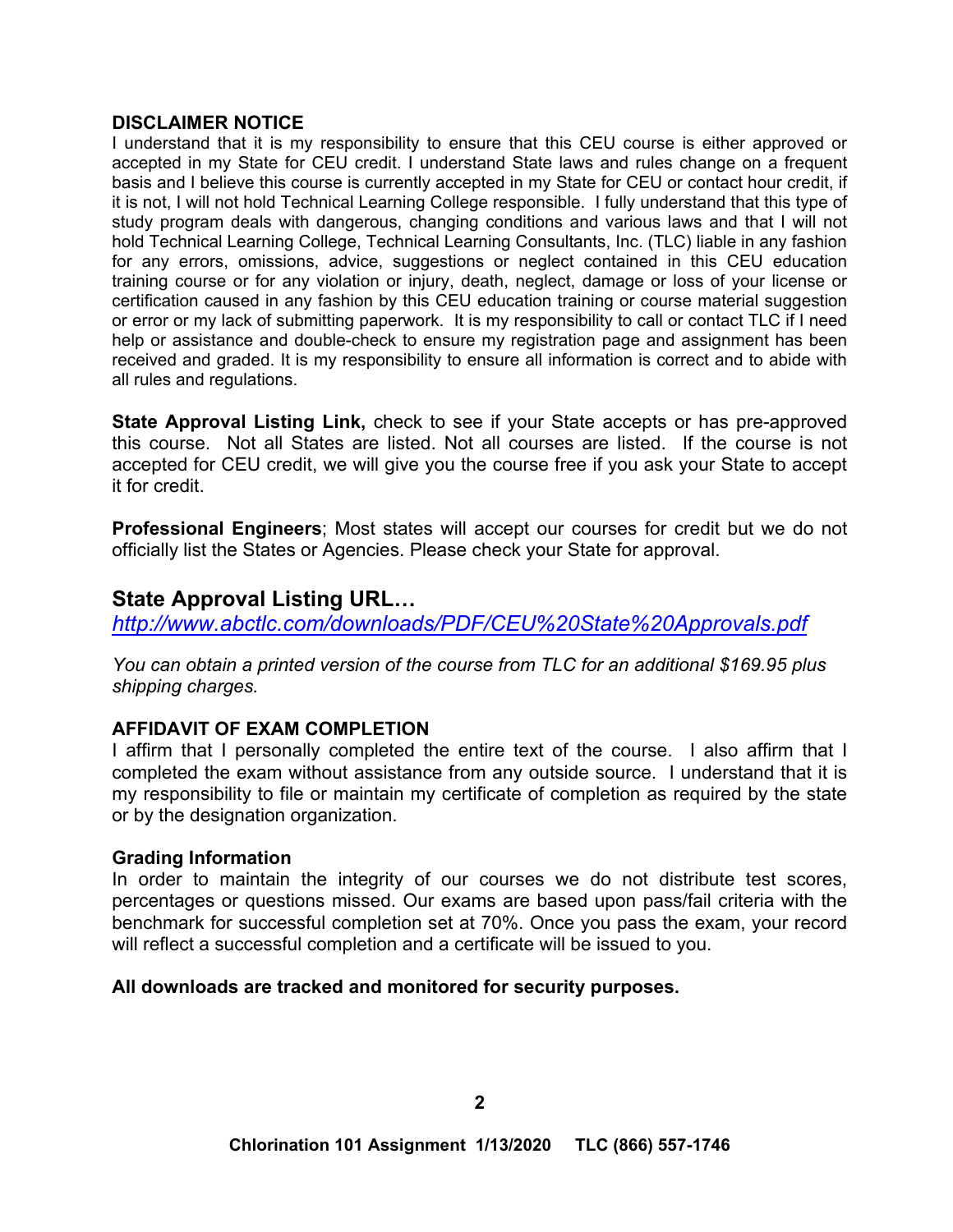# **CERTIFICATION OF COURSE PROCTOR**

Technical Learning College requires that our students who takes a correspondence or home study program course must pass a proctored course reading, quiz and final examination. The proctor must complete and provide to the school a certification form approved by the commission for each examination administered by the proctor.

**Instructions**. When a student completes the course work, fill out the blanks in this section and provide the form to the proctor with the examination.

Name of Course: **Name of Course:** 

Name of Licensee:

**Instructions to Proctor**. After an examination is administered, complete and return this certification and examination to the school in a sealed exam packet or in pdf format.

I certify that:

 $\overline{a}$ 

- 1. I am a disinterested third party in the administration of this examination. I am not related by blood, marriage or any other relationship to the licensee which would influence me from properly administering the examination.
- 2. The licensee showed me positive photo identification prior to completing the examination.
- 3. The enclosed examination was administered under my supervision on \_\_\_\_\_\_\_\_\_\_\_. The licensee received no assistance and had no access to books, notes or reference material.
- 4. I have not permitted the examination to be compromised, copied, or recorded in any way or by any method.
- 5. Provide an estimate of the amount of time the student took to complete the assignment.

Time to complete the entire course and final exam.

Notation of any problem or concerns:

Name and Telephone of Proctor (please print):

Signature of Proctor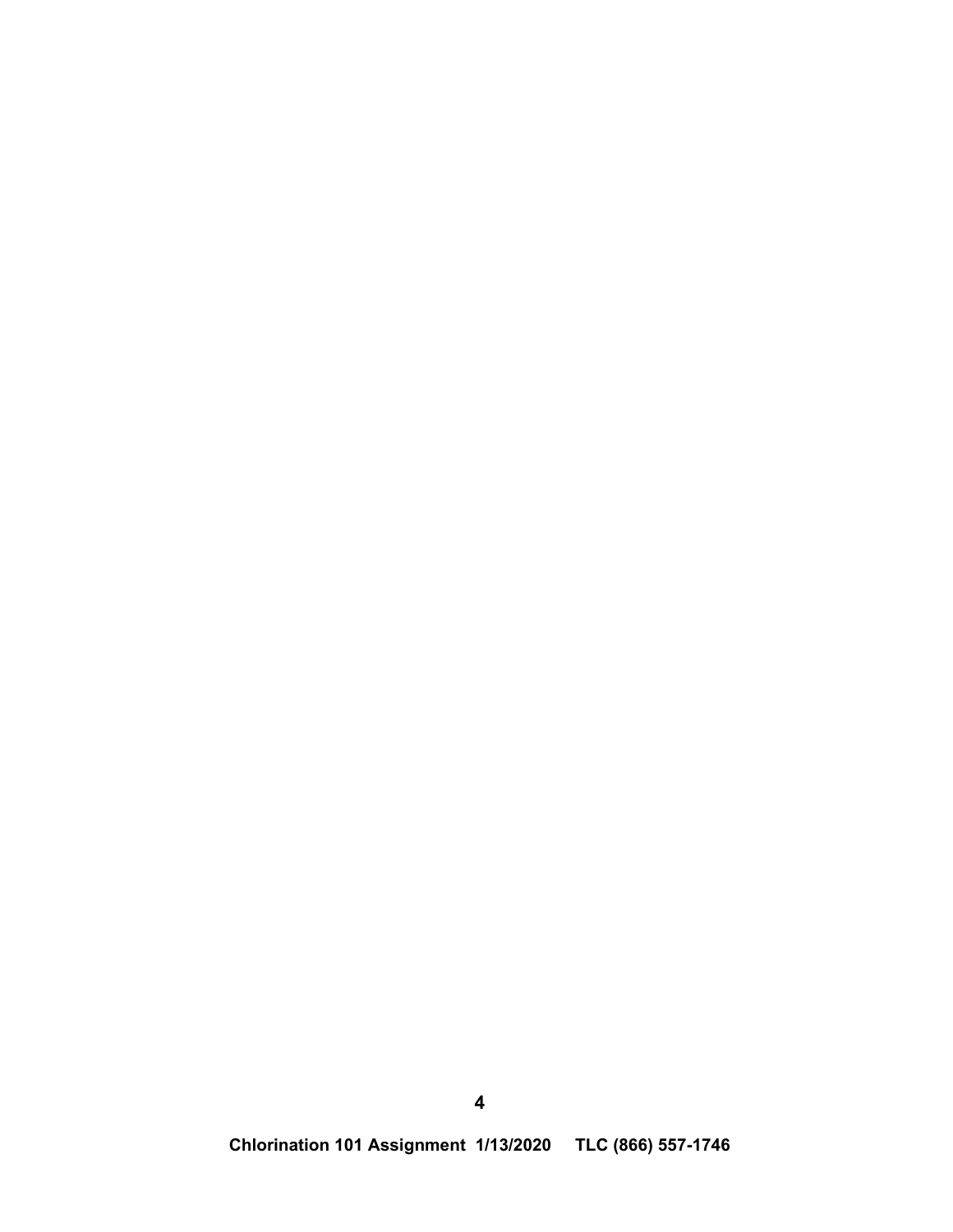# **Chlorination 101 CEU Course Answer Key**

*Name \_\_\_\_\_\_\_\_\_\_\_\_\_\_\_\_\_\_\_\_\_\_\_\_\_\_\_ Telephone # \_\_\_\_\_\_\_\_\_\_\_\_\_\_\_\_\_\_\_* 

*Method of Course acceptance confirmation. Please fill this section* 

**It is your sole responsibly to ensure this course is accepted for credit in your State. No refunds. Did you check with your State agency to ensure this course is accepted for credit?** 

Website \_ Telephone Call \_\_\_ Email \_\_\_\_ Spoke to \_ \_ \_ \_ \_ \_ \_ \_ \_ \_ \_ \_ \_ \_ \_ \_

Did you receive the approval number, if applicable? \_\_\_\_\_\_\_\_\_\_\_\_\_\_\_\_\_\_\_\_\_\_\_\_\_\_\_\_

# *Please circle, underline, bold or X only one correct answer*

Please Circle, Bold, Underline or X, one answer per question. A **felt tipped pen** works best.

| 1. ABCD     | 19. A B     | 37. A B C D | 55. A B     |
|-------------|-------------|-------------|-------------|
| 2. ABCD     | 20. A B C D | 38. A B C D | 56. A B     |
| 3. ABCD     | 21. A B C D | 39. A B C D | 57. A B C D |
| 4. ABCD     | 22. A B C D | 40. A B C D | 58. A B C D |
| 5. ABCD     | 23. A B C D | 41. A B     | 59. A B C D |
| 6. ABCD     | 24. A B C D | 42. A B     | 60. A B C D |
| 7. ABCD     | 25. A B C D | 43. A B C D | 61. A B C D |
| 8. ABCD     | 26. A B C D | 44. A B C D | 62. A B     |
| 9. ABCD     | 27. A B C D | 45. A B C D | 63. A B     |
| 10. A B C D | 28. A B C D | 46. A B C D | 64. A B C D |
| 11. A B C D | 29. A B C D | 47. A B     | 65. A B     |
| 12. A B C D | 30. A B     | 48. A B     | 66. A B     |
| 13. A B C D | 31. A B     | 49. A B C D | 67. A B     |
| 14. A B C D | 32. A B     | 50. A B C D | 68. A B     |
| 15. A B C D | 33. A B     | 51. A B C D | 69. A B C D |
| 16. A B     | 34. A B     | 52. A B     | 70. A B C D |
| 17. A B     | 35. A B C D | 53. A B     | 71. A B C D |
| 18. A B     | 36. A B C D | 54. A B     | 72. A B C D |
|             |             |             |             |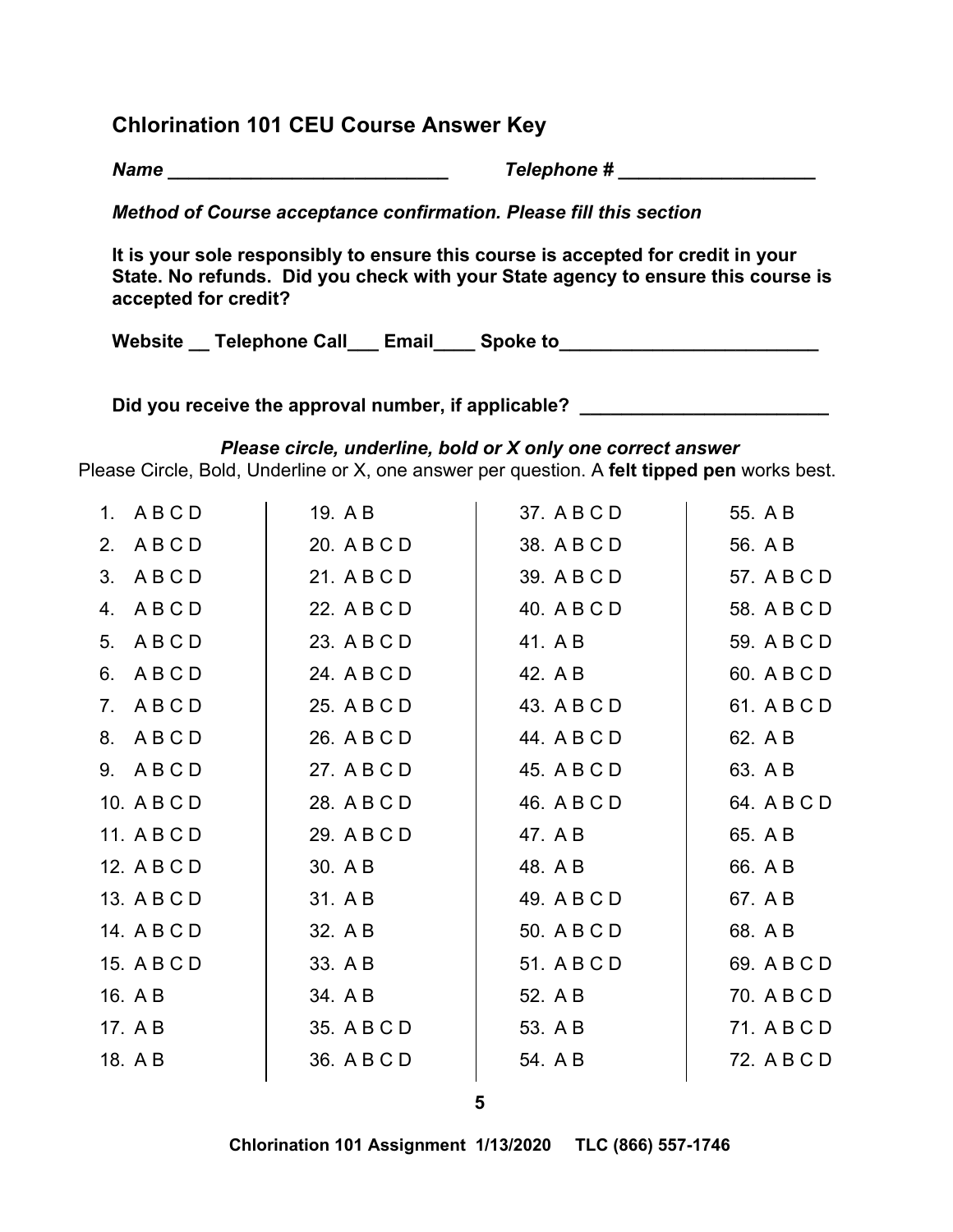| 73. A B C D  | 105. A B     | 137. A B C D | 169. A B C D |
|--------------|--------------|--------------|--------------|
| 74. A B C D  | 106. A B     | 138. A B C D | 170. A B C D |
| 75. A B C D  | 107. A B C D | 139. A B C D | 171. A B C D |
| 76. A B C D  | 108. A B C D | 140. A B C D | 172. A B C D |
| 77. A B C D  | 109. ABCD    | 141. AB      | 173. A B C D |
| 78. A B C D  | 110. ABCD    | 142. A B     | 174. A B C D |
| 79. A B C D  | 111. AB      | 143. AB      | 175. A B     |
| 80. A B      | 112. A B     | 144. ABCD    | 176. A B C D |
| 81. A B      | 113. ABCD    | 145. A B C D | 177. A B C D |
| 82. A B      | 114. ABCD    | 146. A B C D | 178. A B C D |
| 83. A B      | 115. ABCD    | 147. ABCD    | 179. A B C D |
| 84. A B      | 116. ABCD    | 148. A B C D | 180. A B C D |
| 85. A B C D  | 117. A B     | 149. ABCD    | 181. ABCD    |
| 86. A B C D  | 118. AB      | 150. A B C D | 182. A B C D |
| 87. A B C D  | 119. A B     | 151. A B C D | 183. A B     |
| 88. A B C D  | 120. A B     | 152. A B C D | 184. A B     |
| 89. A B C D  | 121. AB      | 153. A B C D | 185. A B     |
| 90. A B      | 122. A B C D | 154. A B C D | 186. A B     |
| 91. A B      | 123. A B C D | 155. A B C D | 187. A B C D |
| 92. A B      | 124. A B C D | 156. A B C D | 188. A B C D |
| 93. A B C D  | 125. A B C D | 157. A B C D | 189. A B C D |
| 94. A B C D  | 126. A B C D | 158. A B C D | 190. A B C D |
| 95. A B C D  | 127. A B C D | 159. A B C D | 191. ABCD    |
| 96. A B C D  | 128. A B C D | 160. A B C D | 192. A B C D |
| 97. A B C D  | 129. A B C D | 161. ABCD    | 193. A B C D |
| 98. A B C D  | 130. A B     | 162. A B     | 194. A B C D |
| 99. A B C D  | 131. AB      | 163. A B     | 195. A B C D |
| 100. A B C D | 132. A B C D | 164. A B C D | 196. A B C D |
| 101. A B C D | 133. ABCD    | 165. A B C D | 197. ABCD    |
| 102. A B C D | 134. A B C D | 166. A B C D | 198. A B C D |
| 103. A B C D | 135. A B C D | 167. A B C D | 199. A B C D |
| 104. A B     | 136. A B C D | 168. A B C D | 200. A B C D |
|              |              |              |              |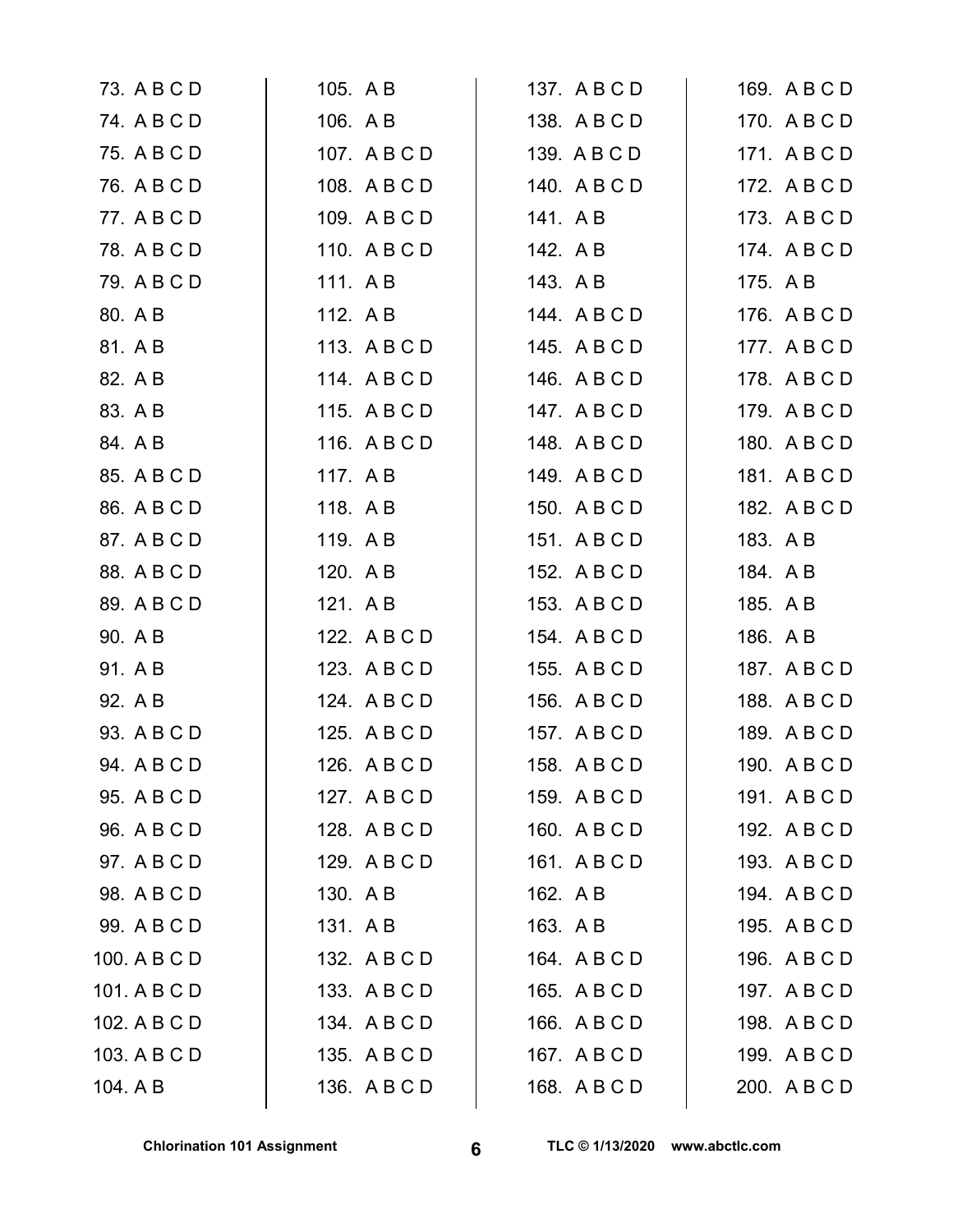#### **Amount of Time for Course Completion – How many hours you spent on course?**

#### **Must match State Hour Requirement (Hours)**

*I understand that I am 100 percent responsible to ensure that TLC receives the Assignment and Registration Key. I will not hold TLC liable for any errors or damages and will abide with rules on page 2. I understand that TLC has a zero tolerance towards not following their rules, cheating or hostility towards staff or instructors. I need to complete the entire assignment for credit. There is no credit for partial assignment completion. My exam was proctored.* 

*I will contact TLC if I do not hear back from them within 2 days of assignment submission. I will forfeit my purchase costs and will not receive credit or a refund if I do not abide with TLC's rules.* 

**Please Sign that you understand and will abide with TLC's Rules.** 

**\_\_\_\_\_\_\_\_\_\_\_\_\_\_\_\_\_\_\_\_\_\_\_\_\_\_\_\_\_\_\_\_\_\_\_\_\_\_\_\_\_\_\_\_\_\_\_\_\_\_\_\_\_\_ Signature** 

*Please write down any questions you were not able to find the answers or that have errors*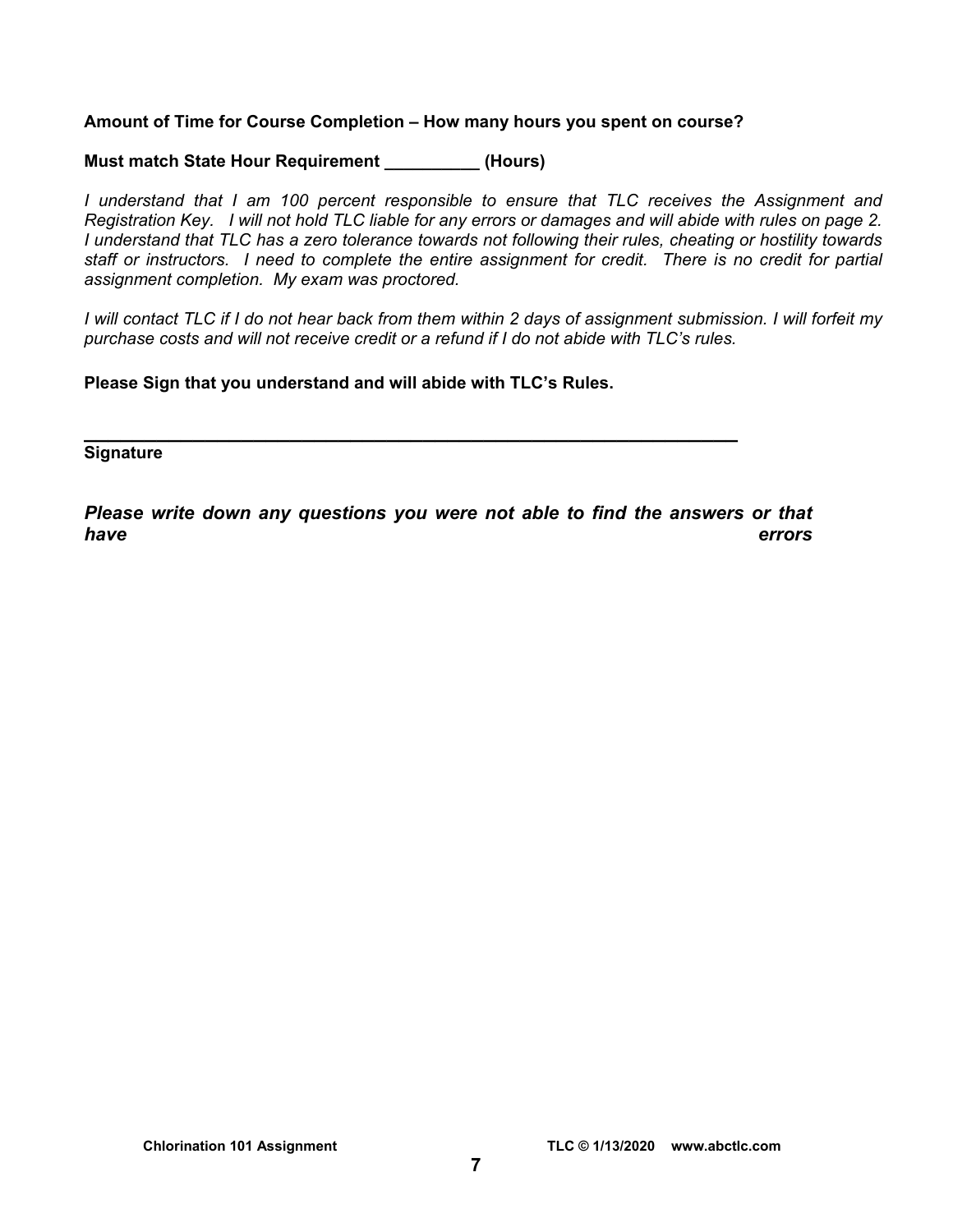# **When Finished with Your Assignment**

# **REQUIRED DOCUMENTS**

Please scan the **Registration Page, Answer Key, Survey and Driver's License** and email it to [info@TLCH2O.com.](mailto:info@TLCH2O.com) 

# **iPhone**

If you are unable to scan, take a photo of these documents with your **iPhone** and send these photos to TLC, info@TLCH2O.com.

# **FAX**

If you are unable to scan and email, please fax these to TLC, if you fax, call to confirm that we received your paperwork. **(928) 468-0675**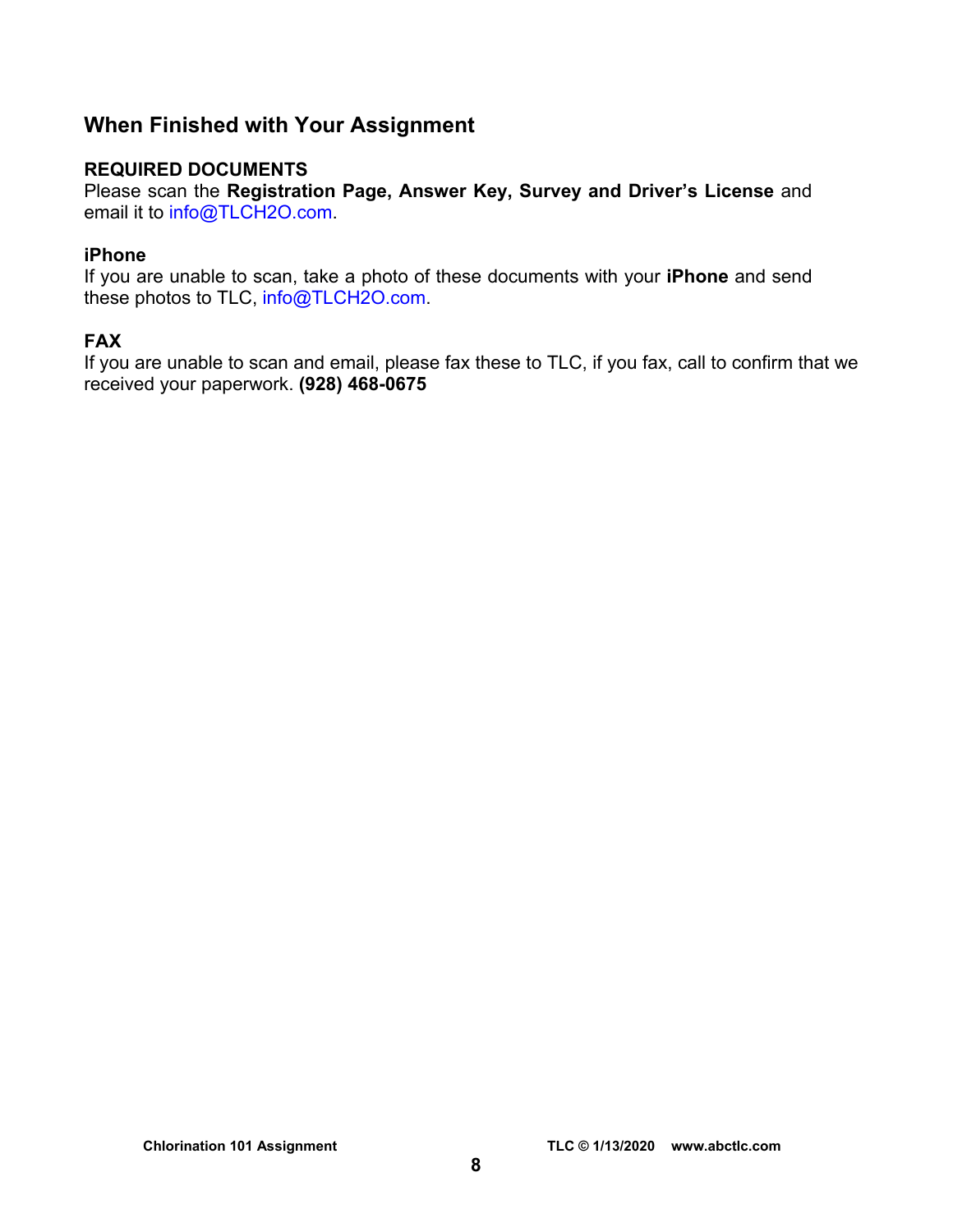# *Please e-mail or fax this survey along with your final exam*

# **CHLORINATION 101 CEU TRAINING COURSE CUSTOMER SERVICE RESPONSE CARD**

| PHONE <u>______________________</u>      |  |  |  |  |  |  |                                                                                                                     |  |  |  |
|------------------------------------------|--|--|--|--|--|--|---------------------------------------------------------------------------------------------------------------------|--|--|--|
| <b>ANSWER IN THE AREA BELOW.</b>         |  |  |  |  |  |  | PLEASE COMPLETE THIS FORM BY CIRCLING THE NUMBER OF THE APPROPRIATE                                                 |  |  |  |
|                                          |  |  |  |  |  |  | Please rate the difficulty of your course.<br>Very Easy 0 1 2 3 4 5 Very Difficult                                  |  |  |  |
|                                          |  |  |  |  |  |  | Please rate the difficulty of the testing process.<br>Very Easy 0 1 2 3 4 5 Very Difficult                          |  |  |  |
|                                          |  |  |  |  |  |  | Please rate the subject matter on the exam to your actual field or work.<br>Very Similar 0 1 2 3 4 5 Very Different |  |  |  |
|                                          |  |  |  |  |  |  |                                                                                                                     |  |  |  |
|                                          |  |  |  |  |  |  |                                                                                                                     |  |  |  |
| What would you do to improve the Course? |  |  |  |  |  |  |                                                                                                                     |  |  |  |

Any other concerns or comments.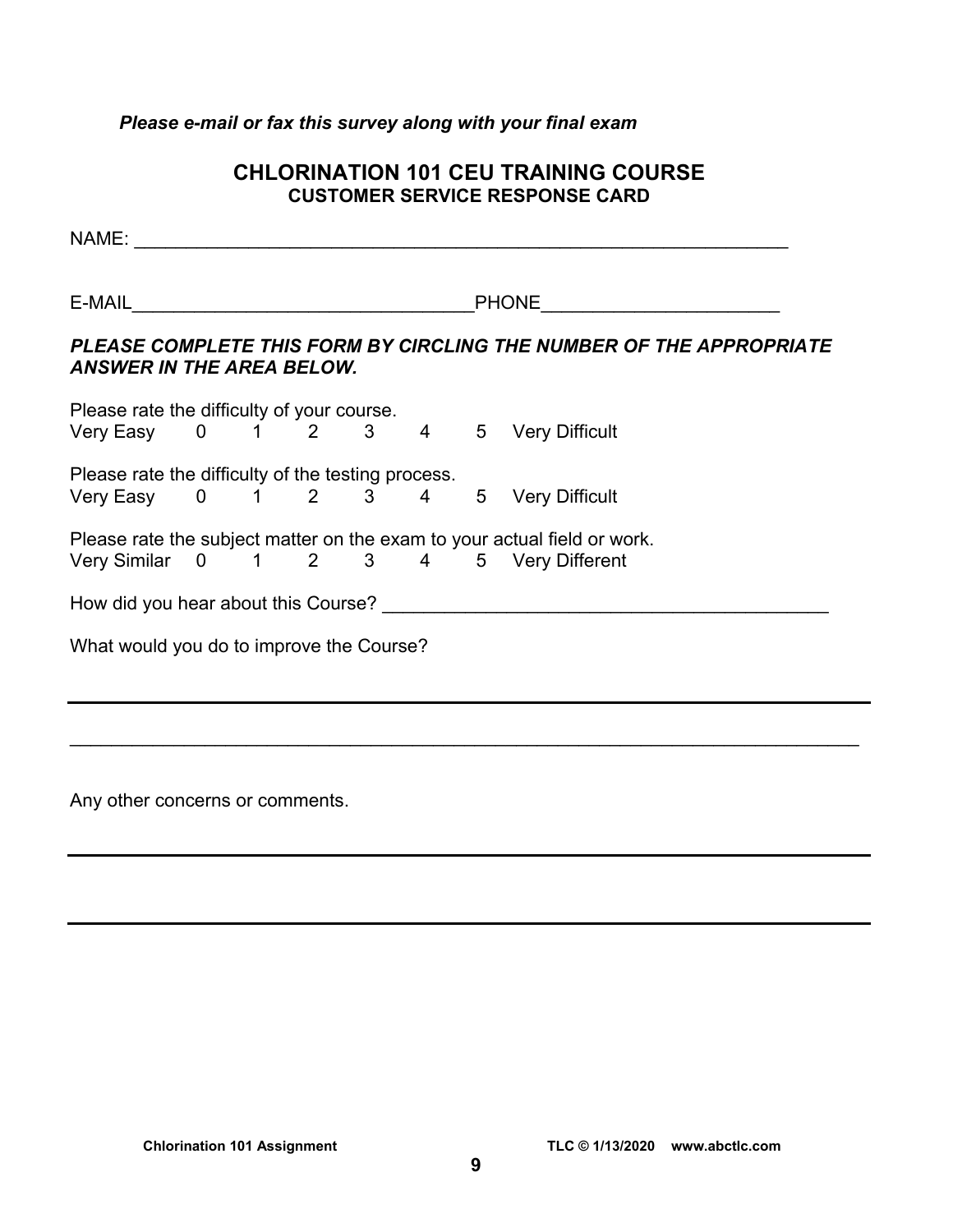*This course contains general EPA's SDWA federal rule requirements. Please be aware that each state implements water / sampling procedures/safety/ environmental / building regulations that may be more stringent than EPA's regulations. Check with your state environmental/health agency for more information. These rules change frequently and are often difficult to interpret and follow. Be careful to not be in non-compliance and do not follow this course for proper compliance.* 

*Please write down any questions you were not able to find the answers or that have errors.*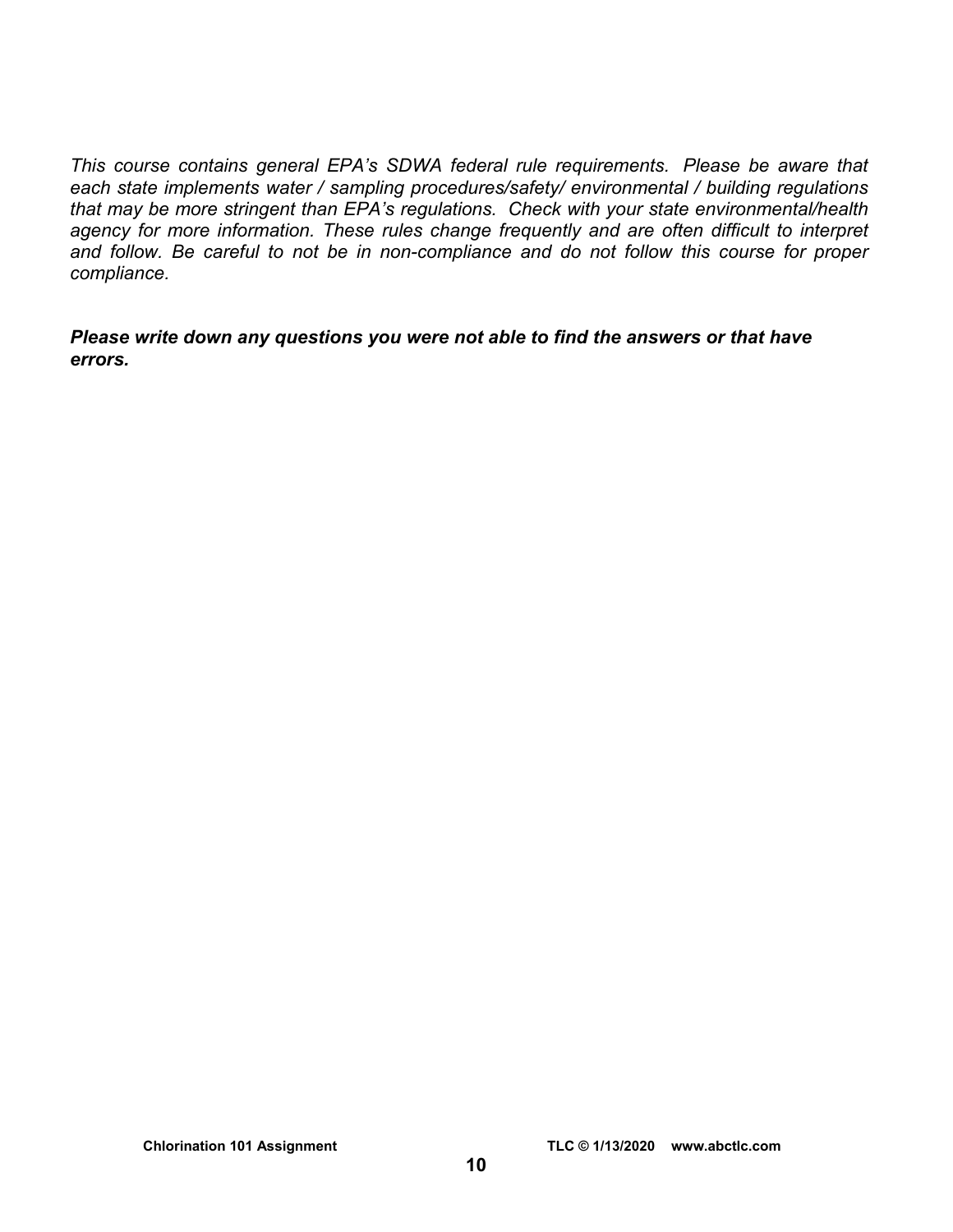# **Chlorination 101 CEU Course Assignment**

The Chlorination 101 CEU Assignment is available in Word on the Internet for your Convenience, please visit [www.ABCTLC.com an](http://www.ABCTLC.com)d download the assignment and e-mail it back to TLC.

You will have 90 days from the start of this course to complete in order to receive your Professional Development Hours (PDHs) or Continuing Education Unit (CEU). A score of 70 % is necessary to pass this course. If you should need any assistance, please email all concerns and the completed manual to [info@tlch2o.com.](mailto:info@tlch2o.com) 

We would prefer that you utilize the enclosed answer sheet in the front, but if you are unable to do so, type out your own answer key. Please include your name and address on your manual and make copy for yourself.

Multiple Choice, please select only one answer per question. There are no intentional trick questions.

### *Please write down any questions you were not able to find the answers or that have errors.*

# **Disinfection Rule Section**

# **Chlorine DDBP**

- 1. Chloramines are formed by reactions with?
- A. Acid and Cl<sub>2</sub> C. Folic Acid and Cl2
- B. Ammonia and  $Cl<sub>2</sub>$  D. None of the above

2. These term means that chlorine is present as CI, HOCI, and OCI $^-$  is called \_\_\_\_\_\_\_\_\_\_\_\_\_, and that which is bound but still effective is

- A. Free available chlorine and Total
- B. Free and Residual
- C. Free available chlorine and Combined Chlorine
- D. None of the above

#### **Microbial Regulations**

3. Which rule was established to maintain control of pathogens while systems lower disinfection byproduct levels to comply with the Stage 1 Disinfectants/Disinfection Byproducts Rule and to control Cryptosporidium?

- A. Long Term 1 Enhanced Surface Water Treatment Rule
- B. Interim Enhanced Surface Water Treatment Rule
- C. Surface Water Treatment Rule
- D. None of the above

4. Which rule specifies treatment criteria to assure that these performance requirements are met; they include turbidity limits, disinfectant residual, and disinfectant contact time conditions?

- A. Long Term 1 Enhanced Surface Water Treatment Rule
- B. Interim Enhanced Surface Water Treatment Rule
- C. Surface Water Treatment Rule
- D. None of the above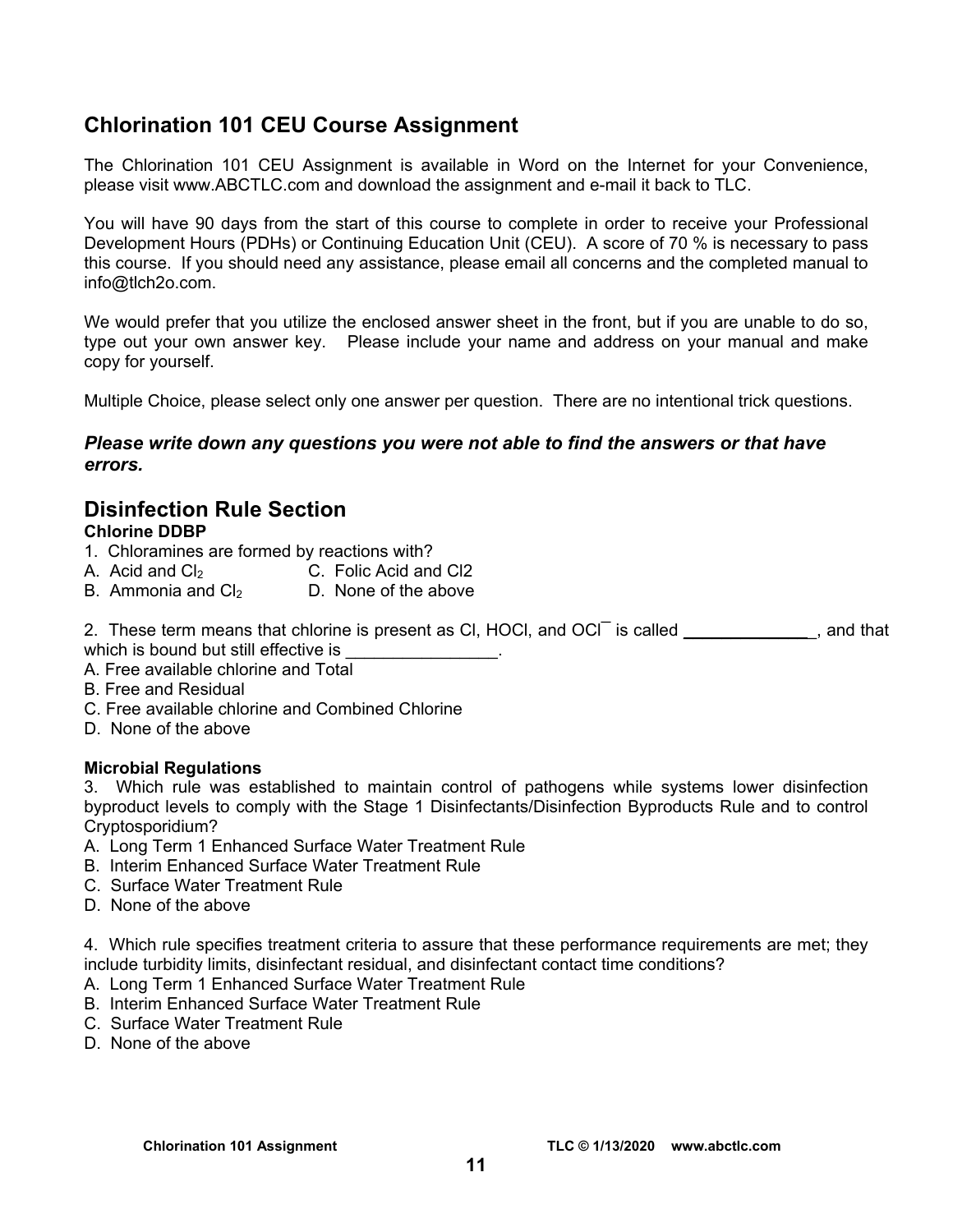### **EPA's Drinking Water Regulations for Disinfectants**

5. All disinfectants form DBPs in one of two reactions: Chorine and chlorine-based compounds (halogens) react with organics in water causing the the substitute other atoms resulting in halogenated by-products.

A. Chlorine atom C. Carbon atom

- B. Hydrogen atom D. None of the above
- 6. Oxidation reactions are where chlorine **Example 20** compounds present in water.
- A. Reduces C. Oxidizes
- B. Forms D. None of the above

7. \_\_\_\_\_\_\_\_\_\_\_\_\_\_\_\_\_\_\_\_\_\_are also formed when multiple disinfectants are used.

- A. Secondary by-products C. Chorine and chlorine-based compounds (halogens)
- B. Primary by-products D. None of the above

8. Which of the following rules requires systems using public water supplies from either surface water or groundwater under the direct influence of surface water to disinfect?

- A. TTHM and HAA5 Rule C. Surface Water Treatment Rule (SWTR)
- B. DBP MCLs Rule D. None of the above

9. The maximum contaminant level for the SWTR disinfection set by EPA. At this time, an MCL is set for only state only state of a state proposed for additional disinfection byproducts.

- A. TTHM and HAA5 Rule<br>B. Total Tribelomethansensing C. A community water system (CWS)
- B. Total Trihalomethanes **D. None of the above**

10. Which of the following rules require EPA to develop rules to balance the risks between microbial pathogens and disinfection byproducts?

- A. Amendments to the SDWA in 1996 C. Stage 1 Disinfectant and Disinfection Byproduct Rule
- B. SDWA in 1996 D. None of the above
- 

**Public Health Concerns** 

11. Which of the following rules along with the Disinfection Byproducts Rule applies to all community and nontransient non-community water systems that treat their water with a chemical disinfectant?

- A. Groundwater Rule (GWR) C. Long Term 2 Enhanced Surface Water Treatment Rule
- B. The Stage 1 Disinfectants D. None of the above

12. Which of the following rules and Disinfection Byproduct Rule updates and supersedes the 1979 regulations for total trihalomethanes?

A. DBPs C. The Stage 1 Disinfectant<br>B. The LT2 requirements D. None of the above

B. The LT2 requirements

#### **Stage 2 DBP Rule Federal Register Notices**

13. Which of the following rules is one part of the Microbial and Disinfection Byproducts Rules, which are a set of interrelated regulations that address risks from microbial pathogens and disinfectants/disinfection byproducts?

A. Groundwater Rule (GWR) C. Long Term 2 Enhanced Surface Water Treatment Rule (LT2)

B. The Stage 2 DBP rule **D.** None of the above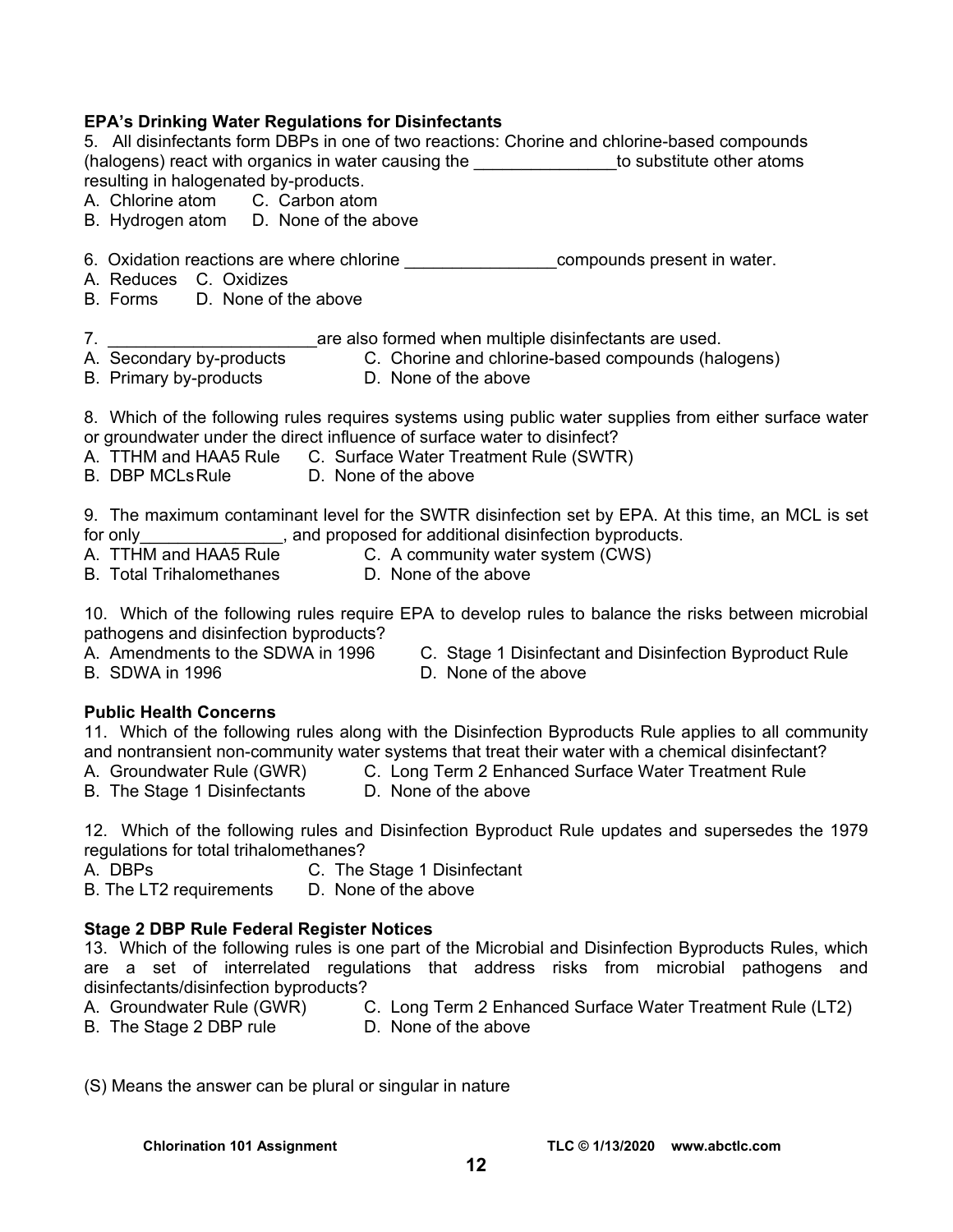#### **Are THMs and HAAs the only disinfection byproducts?**

14. The presence of the sepresentative of the occurrence of many other chlorination DBPs; thus, a reduction in the TTHM and HAA5 generally indicates a reduction of DBPs from chlorination.

A. Chlorine and chloramine C. TTHM and HAA5

B. Classes of DBPs D. None of the above

#### **Chlorine By-Products**

15. The most common chlorination by-products found in U.S. drinking water supplies are?

A. Chlorate and Chlorite C. Ammonia and THMS

B. Trihalomethanes (THMs) D. None of the above

#### **The Principal Trihalomethanes are:**

16. Chloroform, bromodichloromethane, chlorodibromomethane, and bromoform. Other less common chlorination by-products include the haloacetic acids and haloacetonitriles. The amount of THMs formed in drinking water can be influenced by a number of factors, including the season and the source of the water.

A. True B. False

17. THM concentrations are generally higher in winter than in summer, because concentrations of natural organic matter are greater and more chlorine is required to disinfect at colder temperatures. A. True B. False

18. THM levels are also low when wells or large lakes are used as the drinking water source, because organic matter concentrations are generally low in these sources. The opposite — high organic matter concentrations and high THM levels — is true when rivers or other surface waters are used as the source of the drinking water.

A. True B. False

#### **Health Effects**

19. The available studies on health effects do not provide conclusive proof of a relationship between exposure to THMs and cancer or reproductive effects, but indicate the need for further research to confirm their results and to assess the potential health effects of chlorination by-products other than THMs.

A. True B. False

#### **Risks and Benefits of Chlorine**

20. Many cities utilize the use ozone to disinfect their source water and to reduce formation of this parameter?

A. Chlorate and Chlorite **C.** Chloramines

B. Trihalomethanes (THMs) D. None of the above

21. \_\_\_\_\_\_\_\_\_\_\_\_ is a highly effective disinfectant, it breaks down quickly, so that small amounts of or other disinfectants must be added to the water to ensure continued disinfection as the water is piped to the consumer's tap.

- A. Ozone, Chlorine C. Chlorine Dioxide, Chlorine
- B. Chlorite, Chlorine D. None of the above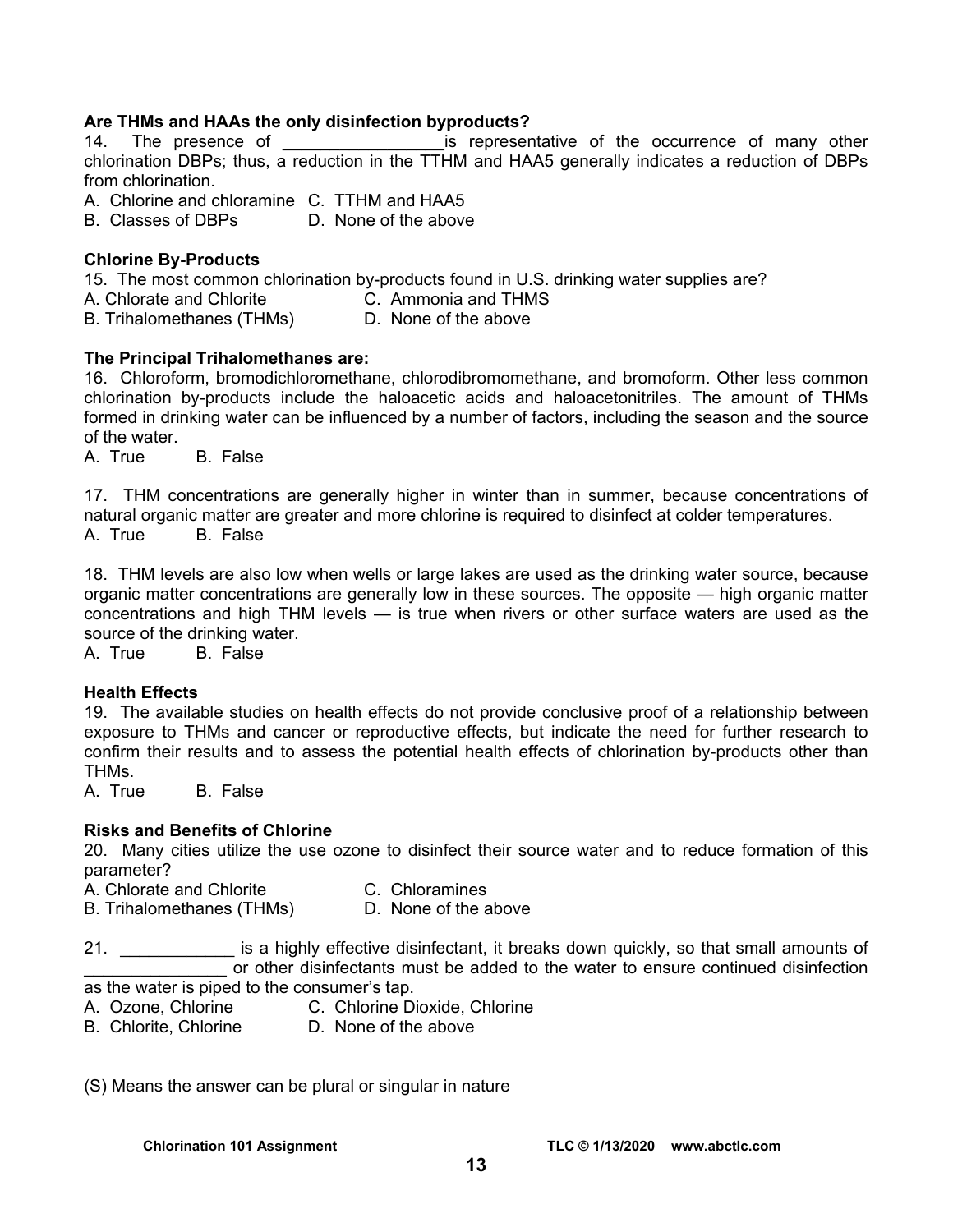22. Modifying water treatment facilities to use \_\_\_\_\_\_\_\_\_\_\_ can be expensive, and treatment can create other undesirable by-products that may be harmful to health if they are not controlled (e.g., bromate).

- A. Ozone, Chlorine C. Ozone, Ozone
	-
- B. Chlorite, Chlorine D. None of the above

23. Which term is a weaker disinfectant than chlorine, especially against viruses and protozoa; however, they are very persistent and, as such, can be useful for preventing re-growth of microbial pathogens in drinking water distribution systems?

- A. UV C. Chloramines<br>B. Chlorite D. None of the a
- D. None of the above

24. Chlorine dioxide can be an effective disinfectant, but it forms?

- A. Chlorate and Chlorite C. Chloramines
- B. THMS D. None of the above

# **Waterborne Pathogens Section**

#### **Primary Waterborne Diseases Section**

25. Humans are the reservoir for the Salmonella typhi pathogen, which causes diarrheal illness, and also known as?

- A. Campylobacter **C.** Typhoid fever
- B. Shigella dysenteriae D. None of the above

26. Legionnaire's disease, which causes a severe pneumonia, and the second,

which is a non-pneumonia illness; it's typically an influenza-like illness, and it's less severe.

A. Pontiac fever C. Typhoid fever

B. Yellow fever D. None of the above

27. Legionella, prevention. Legionella in water systems. Hot water in tanks should be maintained between degrees Centigrade.

- A. 81 to 100 C. 71 and 77
- B. 110 to 210 D. None of the above

28. Giardia prevention strategies for this pathogen include \_\_\_\_\_\_\_\_\_\_\_; filtration, coagulation, and halogenation of drinking water.

- A. Internal protection C. Containment protection
- B. Source protection D. None of the above

29. Schistosomatidae, the basics. It is a parasite. It is acquired through dermal contact, cercarial dermatitis. It is commonly known as?

- A. Swimmer's itch C. Hemorrhagic colitis
- B. Beaver fever **D. None of the above**
- 30. Schistosomatidae prevention strategies for this pathogen include Placing boric acid on berms or interrupting the life cycle of the parasite by treating birds with a lead.

A. True B. False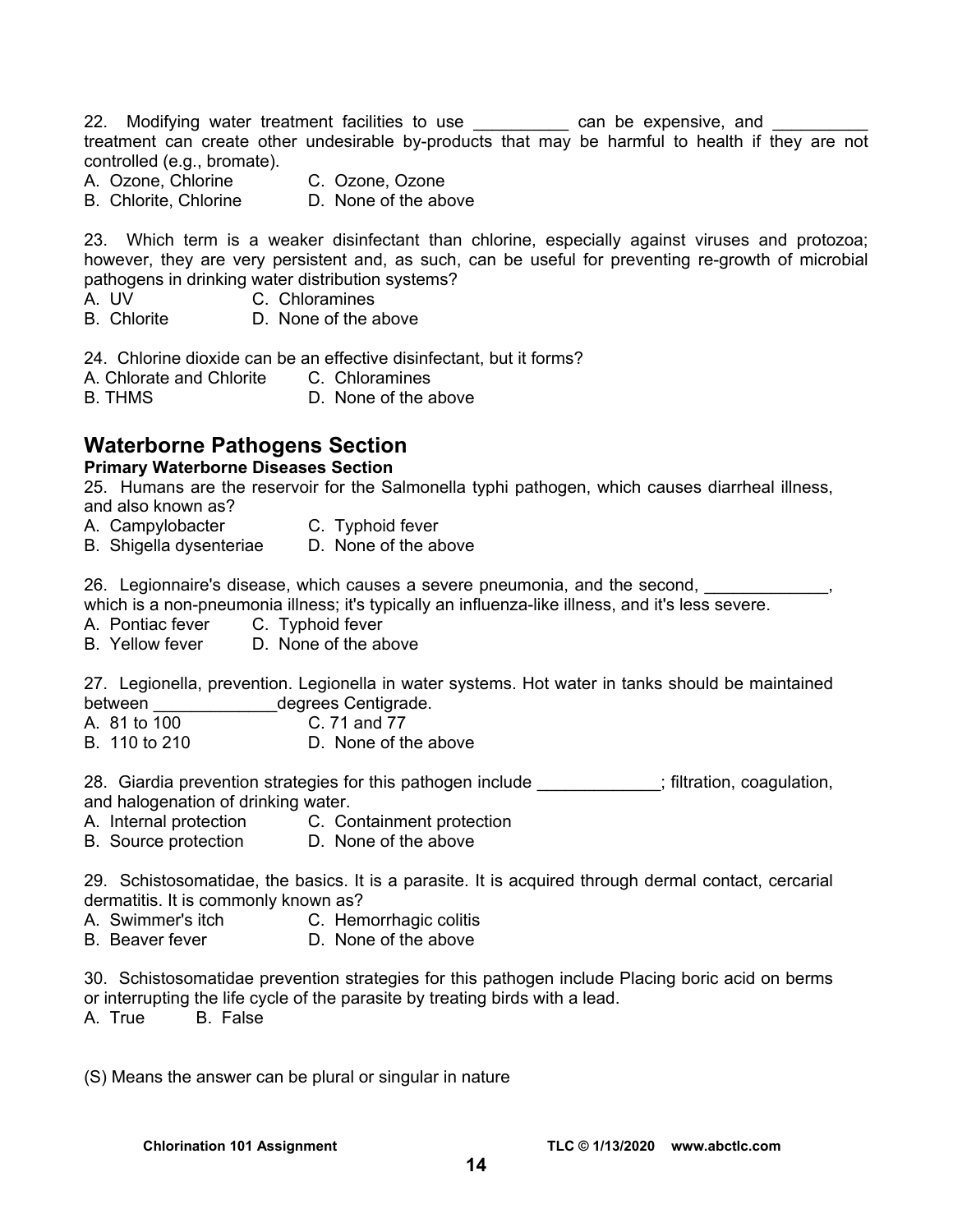31. Shigella species, in the United States two-thirds of the shigellosis in the U.S. is caused by Shigella dysenteriae and the remaining one-third is caused by Shigella Campylobacter.

A. True B. False

32. Campylobacter, the basics. It's a bacterium. It causes diarrheal illness.

A. True B. False

33. Campylobacter is primarily associated with poultry, animals, and humans.

A. True B. False

34. Vibrio cholerae, the basics. It's a virus. It causes diarrheal illness, also known as cholera. It is typically associated with aquatic environments, shell stocks, and human. Vibrio cholerae has also been associated with ship ballast water.

A. True B. False

#### **Dangerous Waterborne Microbes**

35. Which of the following is a parasite that enters lakes and rivers through sewage and animal waste. It causes gastrointestinal illness (e.g. diarrhea, vomiting, and cramps)?

- A. Coliform Bacteria C. Protozoa
- B. Cryptosporidium D. None of the above

36. Which of the following is a species of the rod-shaped bacterial genus Shigella?

- A. Fecal coliform bacteria C. Shigella dysenteriae
- B. Cryptosporidium D. None of the above
- 37. Which of the following can cause bacillary dysentery?
- A. Fecal coliform bacteria C. Shigella
- B. Cryptosporidium D. None of the above

38. Which of the following are bacteria whose presence indicates that the water may be contaminated with human or animal wastes? Microbes in these wastes can cause short-term effects, such as diarrhea, cramps, nausea, headaches, or other symptoms.

- A. Fecal Coliform and E. coli C. Shigella dysenteriae
- B. Cryptosporidium D. None of the above

#### **Bacteria Sampling**

- 39. Water samples for **the samples of the same of the same of the sterile container.**
- A. Amoebas C. Viruses
- B. Bacteria tests D. None of the above

#### **Methods**

40. The MMO-MUG test, a product marketed as \_\_\_\_\_\_\_\_\_\_\_\_, is the most common. The sample results will be reported by the laboratories as simply coliforms present or absent.

- A. Colilert **C. Total coliform analysis**
- B. Coliform D. None of the above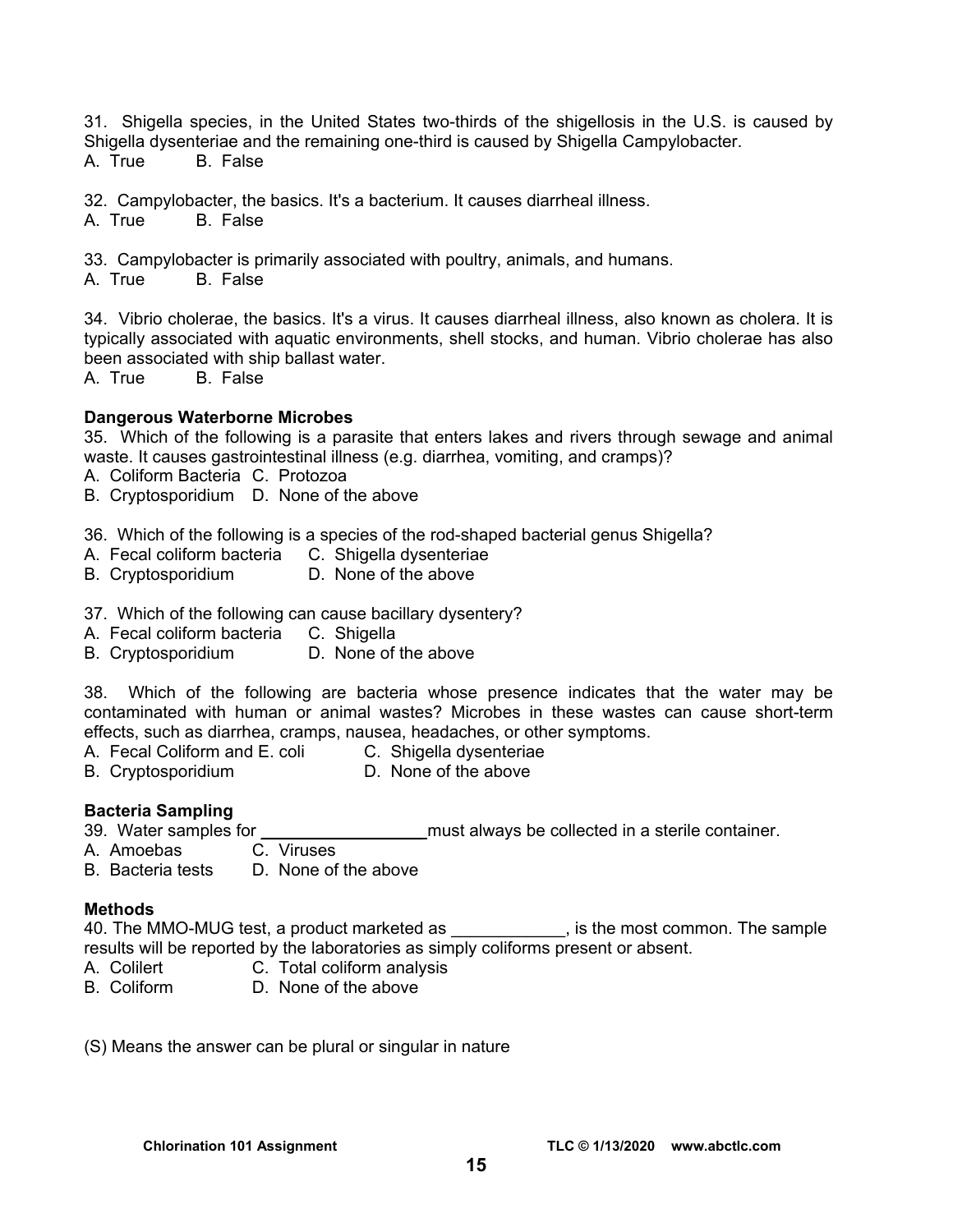#### **Microbial Regulations**

41. One of the key regulations developed and implemented by the United States Environmental Protection Agency (USEPA) to counter pathogens in drinking water is the Surface Water Treatment Rule.

A. True B. False

#### **Basic Types of Water Samples**

42. It is important to properly identify the type of sample you are collecting.

A. True B. False

#### **The three (3) types of samples are:**

43. Samples collected following a coliform present routine sample. The number of repeat samples to be collected is based on the number of examples you normally collect.

A. Repeat C. Routine

B. Special D. None of the above

44. A PWS has a second Level 1 Assessment within a rolling 12-month period.

- A. Trigger: Level 1 Assessment C. All of the above
- B. Trigger: Level 2 Assessment D. None of the above

45. A PWS on state-approved annual monitoring has a Level 1 Assessment trigger in 2 consecutive years.

- A. Trigger: Level 1 Assessment C. All of the above
- B. Trigger: Level 2 Assessment D. None of the above

46. A PWS collecting fewer than 40 samples per month has 2 or more TC+ routine/ repeat samples in the same month.

A. Trigger: Level 1 Assessment C. All of the above

B. Trigger: Level 2 Assessment D. None of the above

#### **Positive or Coliform Present Results**

47. If you are notified of a positive coliform test result you need to contact either the Drinking Water Program or your local county health department within 72 hours, or by the next business day after the MCL compliance violation

A. True B. False

#### **Heterotrophic Plate Count HPC**

48. Heterotrophic Plate Count (HPC) --- formerly known as the Bac-T plate, is a procedure for estimating the number of live heterotrophic bacteria and measuring changes during water treatment and distribution in water or in swimming pools.

A. True B. False

#### **Heterotrophic Plate Count (Spread Plate Method**)

49. Which of the following provides a technique to quantify the bacteriological activity of a sample?

- A. Colonies C. Heterotrophic Plate Count
- B. Agar D. None of the above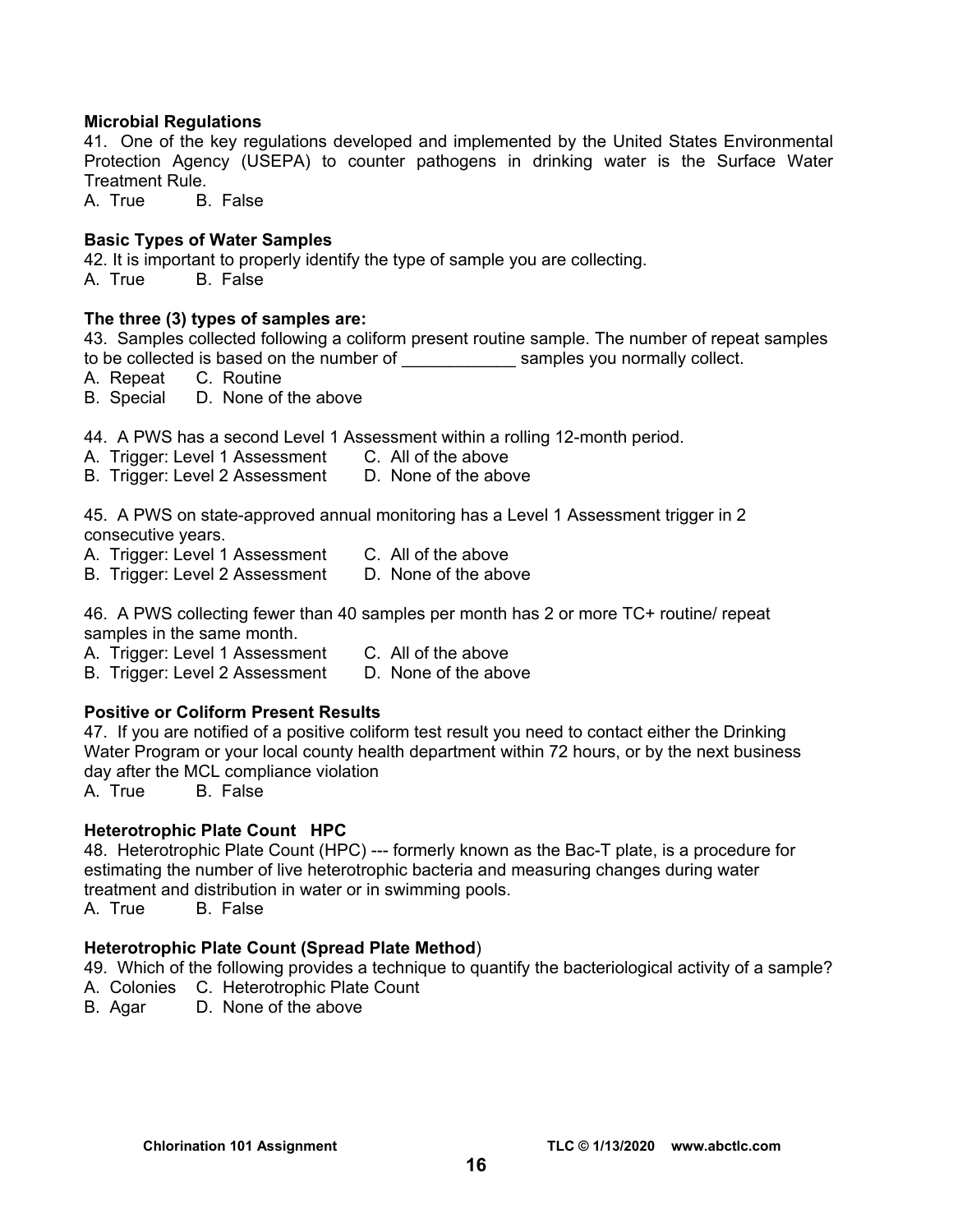### **Total Coliforms**

50. For systems that collect fewer than started as amples per month, no more than one sample per month may be positive. In other words, the second positive result (repeat or routine) in a month or quarter results in a MCL violation.

A. 40 C. 200

B. 100 D. None of the above

#### **The following are acute violations:**

51. Which determines a violation of nitrate?

A. Presence C. MCLG

B. MCL D. None of the above

#### **Revised Total Coliform Rule (RTCR) Summary**

52. The RTCR establishes criteria for systems to qualify for and stay on for special increased monitoring, which could reduce water system problems for better system operation.

A. True B. False

53. The RTCR requires public water systems (PWSs) to meet a legal limit for E. coli, as demonstrated by required monitoring.

A. True B. False

54. The RTCR suggests the frequency and timing of required microbial testing based on, public water type and source water type.

A. True B. False

55. EPA published the Revised Total Coliform Rule (RTCR) in the Federal Register (FR) on February 13, 2013 (78 FR 10269). It is the revision to the 1989 Total Coliform Rule (TCR). A. True B. False

56. The RTCR requires public water systems that are vulnerable to microbial contamination to identify and fix problems.

A. True B. False

57. The water provider shall collect the state of the collect on a regular basis (monthly, quarterly, annually). Have samples tested for the presence of total coliforms by a state certified laboratory.

A. Routine water samples C. Microbial contamination

B. Reduced monitoring D. Repeat water samples

58. For PWSs on quarterly or annual routine sampling, collect additional routine samples (at least 3) in the month after a

A. CCR(s) C. Total coliform positive samples

B. PN D. TC+ routine or repeat sample

59. PWSs incur violations if they do not comply with the requirements of the RTCR. The violation types are essentially the same as under the TCR with few changes. The biggest change is no acute or monthly MCL violation for **EXACC 10** only.

A. CCR(s) C. Total coliform positive samples

B. PN D. TC+ routine or repeat sample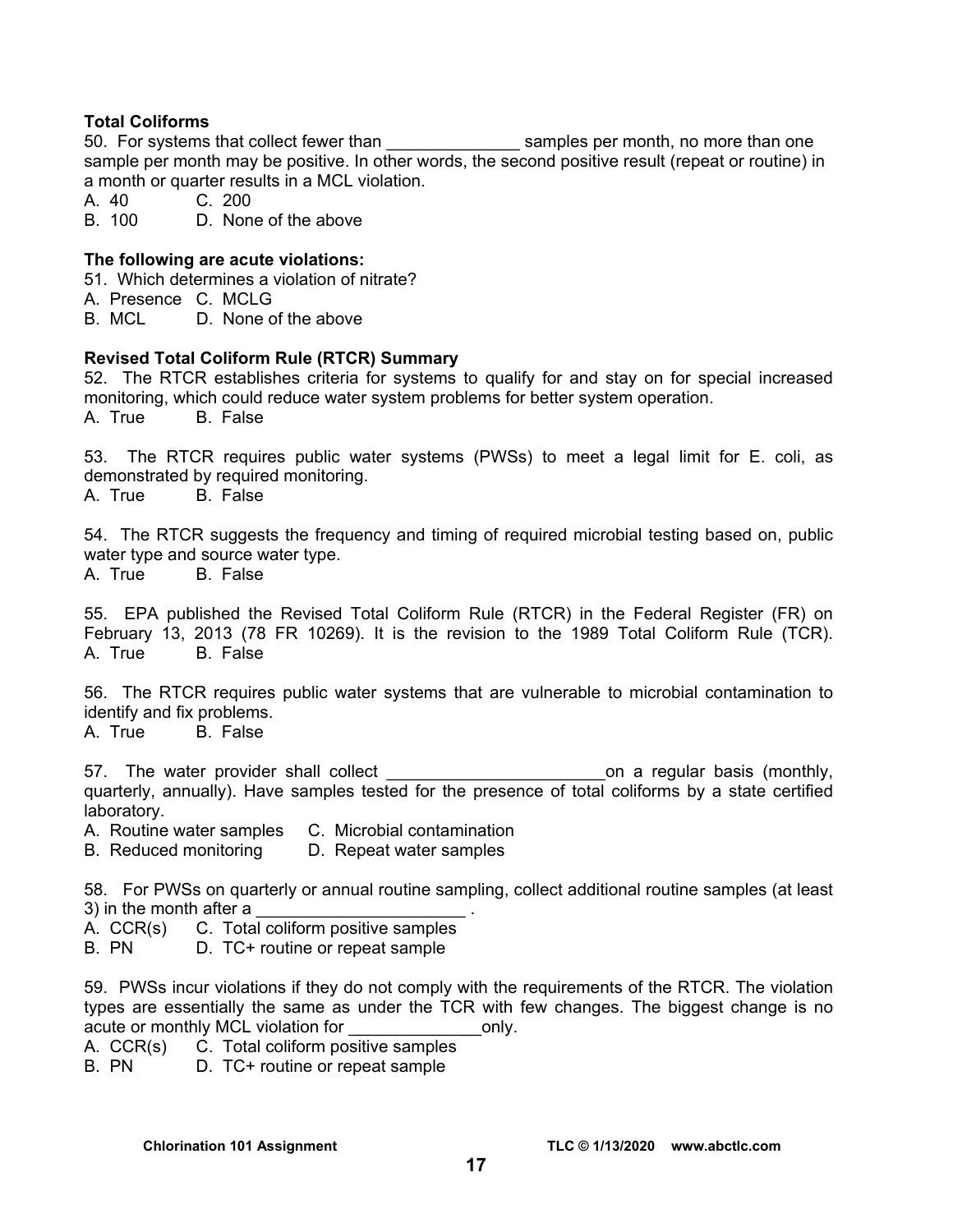60. Community water systems (CWSs) must use specific language in their CCRs when they must conduct an assessment or if they incur\_\_\_\_\_\_\_\_\_\_\_\_\_\_\_\_.

- A. CCR(s) C. An E. coli MCL violation
- B. PN D. TC+ routine or repeat sample

61. The water provider shall analyze all  $\qquad \qquad$  that are total coliform positive (TC+) for E. coli.

- A. Routine or repeat water samples C. Microbial contamination
- B. Reduced monitoring D. Repeat water samples

#### **Summary**

#### **Detailed Disinfection Supplement Section**

#### **Factors in Chlorine Disinfection: Concentration and Contact Time**

62. CXT values [ final free chlorine concentration (mg/L) multiplied by minimum contact time (minutes)], offer water operators guidance in computing an effective combination of chlorine concentration and chlorine contact time required to achieve disinfection of water at a given temperature.

A. True B. False

#### **Understanding Cryptosporidiosis**

63. Cryptosporidium is an emerging parasitic protozoan pathogen because its transmission has increased dramatically over the past two decades.

A. True B. False

#### **Understanding Giardia lamblia**

64. Which of the following was discovered about 20-40 years ago, is another emerging waterborne pathogen?

- A. Cryptosporidium C. Corona 5
- B. Giardia lamblia **D.** None of the above

# **Water Chemistry Section**

### **pH Testing Section**

65. Measurement of pH for aqueous solutions can be done with a glass electrode and a pH meter, or using indicators like strip test paper.

A. True B. False

66. In chemistry, pH is a measure of the acidity or basicity of an aqueous solution. Solutions with a pH greater than 7 are said to be acidic and solutions with a pH less than 7 are basic or alkaline. A. True B. False

67. The pH scale is traceable to a set of standard solutions whose pH is established by US EPA. A. True B. False

68. Because the alkalinity of many surface waters is primarily a function of carbonate, bicarbonate, and hydroxide content, it is taken as an indication of the concentration of these constituents.

A. True B. False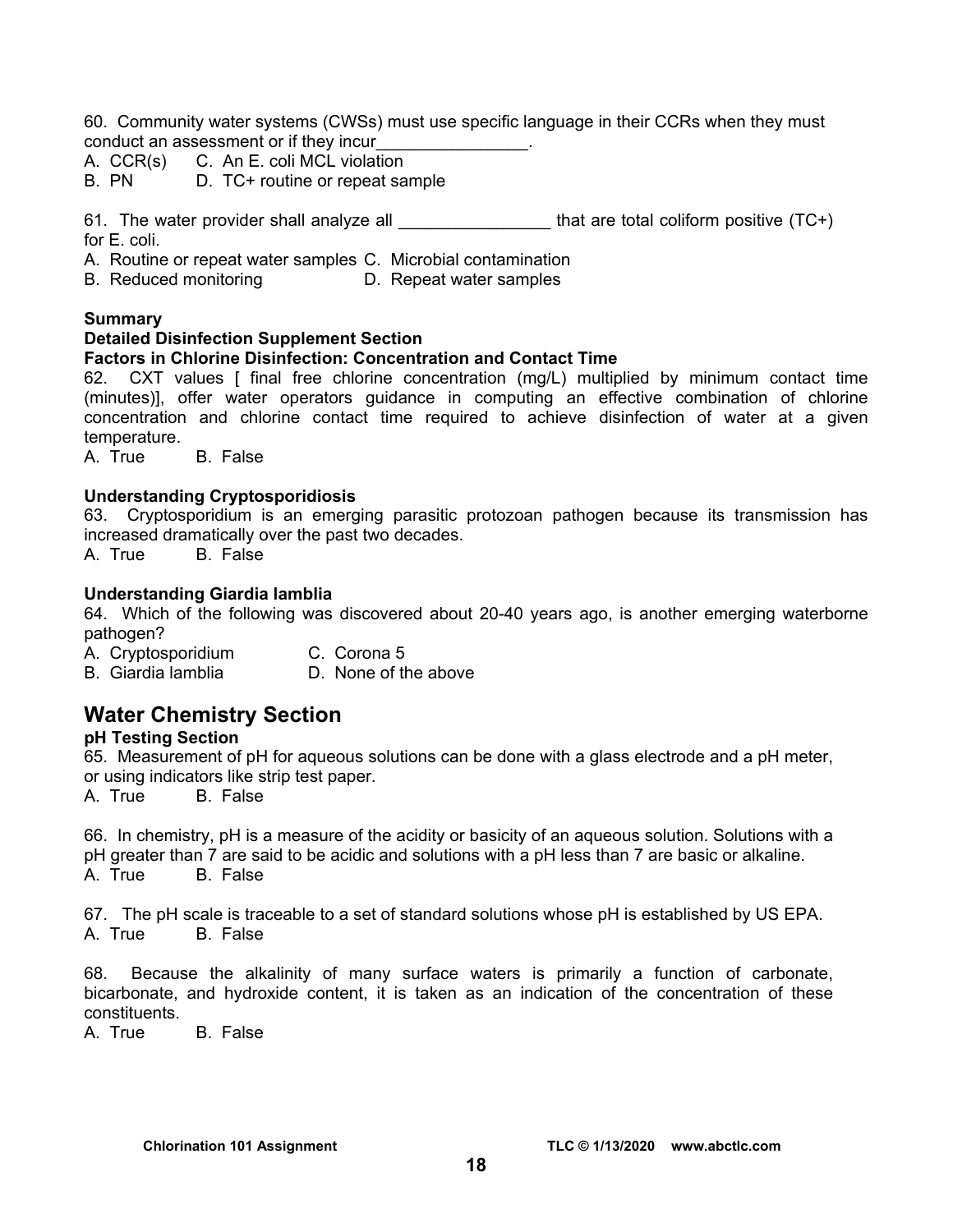### **Halogens- Halides**

- 69. What is the negative ion often referred to as?
- A. A halide proton C. Diatomic Compound
- B. A halide ion D. None of the above
- 70. Which of the following terms contains ions known as halides?
- A. Salts C. Hydrastatic acid
- B. Organic halides D. None of the above

71. Halide ions combined with single hydrogen atoms form the hydrohalic acids (i.e., HF, HCl, HBr, HI), a series of particularly strong acids, one being?

- A. Salts C. Hydrastatic acid
- B. Organic halides D. None of the above

72. Many synthetic organic compounds such as plastic polymers, and a few natural ones, contain halogen atoms; these are known as halogenated compounds or?

A. Salts C. Hydrastatic acid

B. Organic halides D. None of the above

#### **Chlorine**

73. The only halogen is needed in relatively large amounts (as chloride ions) by humans?

- A. Chlorine C. Fluoride
- B. Iodine D. None of the above

# **Chlorine Section**

### **Chlorine Gas Appearance and Odor**

74. Chlorine is a greenish-yellow gas it will condense to an amber liquid at about \_\_\_\_\_\_\_\_\_\_\_\_\_\_F or at high pressures.

- A. 32 degrees C. 29 degrees
- B. -29.2 degrees D. None of the above

75. Lengthy exposures to chlorine gas may result in\_\_\_\_\_\_\_\_\_\_\_\_\_\_\_\_\_\_\_\_\_\_\_\_\_\_\_\_. Odor thresholds ranging from 0.08 to part per million (ppm) parts of air have been reported.

- A. Exposure to chlorine C. Olfactory fatigue
- B. Odor thresholds D. None of the above

#### **Reactivity**

76. Cylinders of chlorine may burst when exposed to elevated temperatures. When there is Chlorine in solution, this forms?

- A. Hydrogen sulfide C. A corrosive material
- B. Oxomonosilane D. None of the above

77. What is formed when chlorine is in contact with combustible substances (such as gasoline and petroleum products, hydrocarbons, turpentine, alcohols, acetylene, hydrogen, ammonia, and sulfur), reducing agents, and finely divided metals?

- A. Fires and explosions C. Moisture, steam, and water
- B. Odor thresholds D. None of the above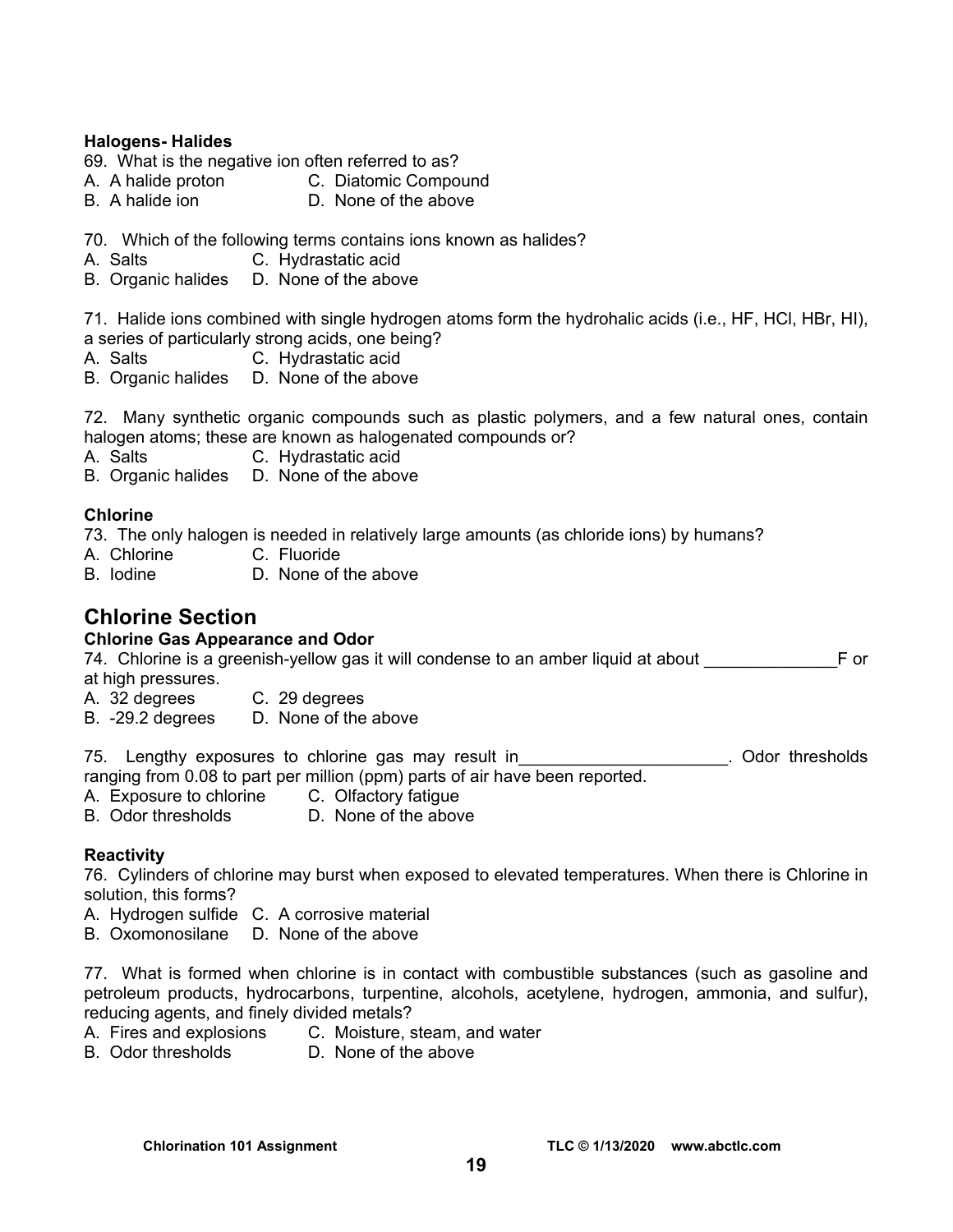- 78. Chlorine reacts with hydrogen sulfide and water to form which substance?
- A. Hydrogen sulfide C. Chlorinates
- B. Hydrochloric acid D. None of the above
- 79. Chlorine is also incompatible with?
- A. Plastic C. Moisture, steam, and water
- B. Palladium D. None of the above

#### **Flammability**

80. When there is a fire that involves chlorine, the firefight should be fought downwind from the minimum distance possible.

A. True B. False

#### **What Happens to Chlorine When it Enters the Environment?**

81. When chlorine is released to soil, chlorine will react with moisture forming free unstable oxygen radicals.

A. True B. False

82. When released to air, chlorine will react with water to form hypochlorous acid and hydrochloric acid, which are easily removed from the atmosphere by generation of free oxygen radicals. A. True B. False

#### **Chlorine Exposure Limits**

83. Chlorine's Physical and chemical properties: A yellowish green, nonflammable and liquefied gas with an unpleasant and irritating smell.

A. True B. False

84. The current Occupational Safety and Health Administration (OSHA) permissible exposure limit (PEL) for chlorine is 10 PPM (3 milligrams per cubic meter  $(mg/m<sup>(3)</sup>)$ ) as a ceiling limit. A worker's exposure to chlorine shall at no time exceed this ceiling level.

A. True B. False

85. OSHA PEL is?

- A. 10 PPM C. 1,000 PPM
- B. 1 PPM D. None of the above

86. Chlorine can be readily compressed into a clear, amber-colored liquid, a state of and a strong oxidizer.

- A. Combustible gas C. Noncombustible gas
- B. Combustible liquid D. None of the above

87. Liquid chlorine is about **times heavier than water and gaseous chlorine is about 2.5** times heavier than air.

- A. 1.5 C. 2.5
- B. 0.5 D. None of the above
- 88. Cl<sub>2</sub> IDLH is?

A. 10 PPM C. 1,000 PPM

B. 0.1 PPM D. None of the above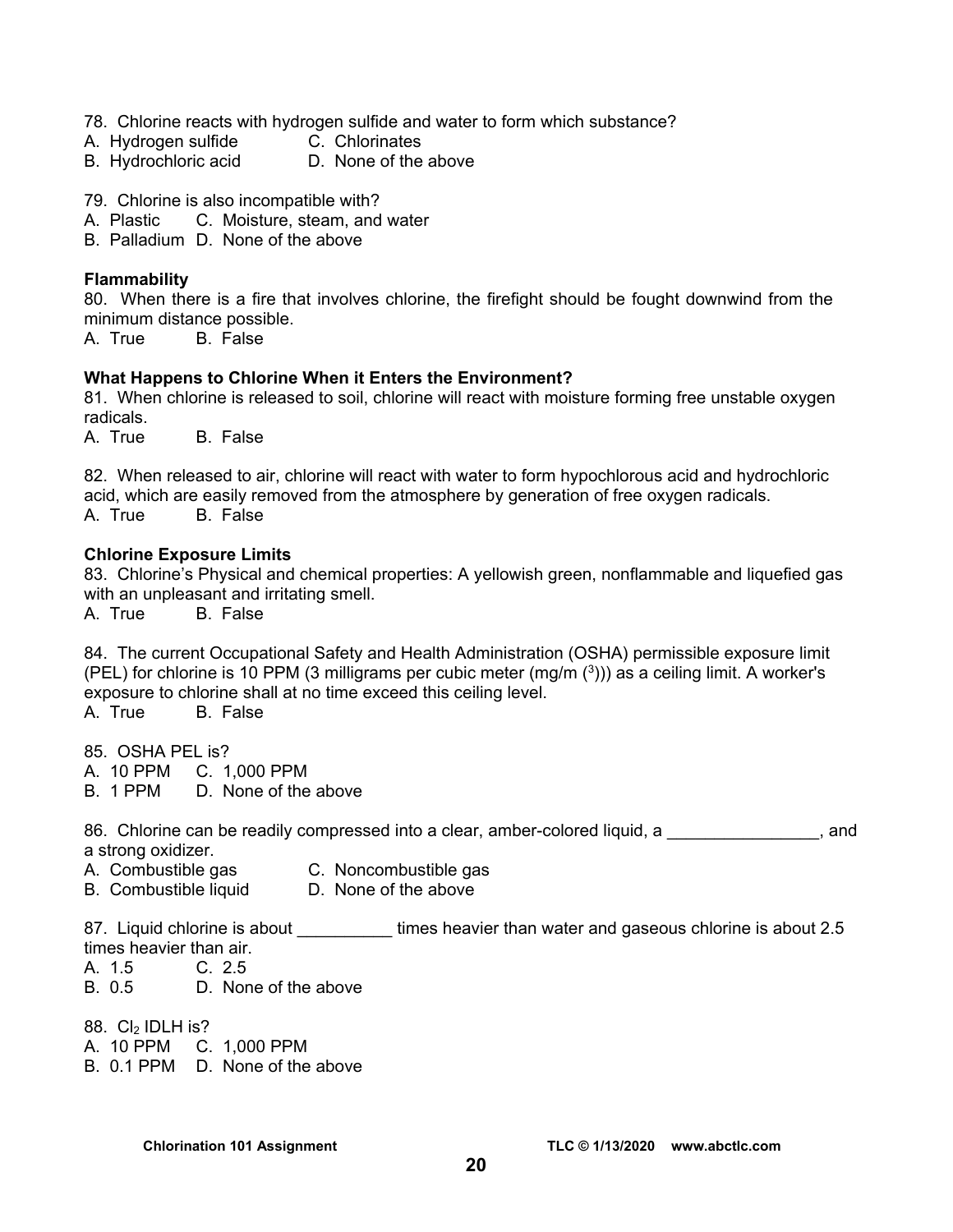89. Cl<sub>2</sub> fatal exposure limit is? A. 10 PPM C. 1,000 PPM B. 0.1 PPM D. None of the above

#### **Disinfectant Qualities**

90. Chlorine is so important in poultry processing that the US Department of Agriculture requires an almost constant chlorine rinse for much of the cutting equipment. In fact, no proven economical alternative to chlorine disinfection exists for use in Meat and poultry processing facilities.

A. True B. False

#### **Properties**

91. Because it is highly reactive, chlorine is usually found in nature bound with other elements like sodium, potassium, and magnesium.

A. True B. False

92. Inorganic disinfectants have great usage of removing a wide variety of disease-causing germs from drinking water and wastewater as well as from hospital and food production surfaces. A. True B. False

93. In researching and synthesizing organic compounds some compounds that have at least one atom of the element carbon in their molecular structure. All living organisms, including humans, are composed of primarily of

A. Organic compounds C. Inorganic compounds

B. Abundant chemical elements D. None of the above

94. What is a largest reservoir of dissolved chlorine weathered from the continents and transported to the oceans by Earth's rivers?

- A. Brine C. Ancient seawater
- B. Seawater D. None of the above
- 95. Chemical elements have their own set of unique properties and chlorine is known as

so reactive, in fact, that it is usually found combined with other elements in the form of compounds.

- A. Synthesizing organic compound C. One of the most abundant chemical elements
- B. A very reactive element D. None of the above

96. Various states of chlorine includes when chlorine is isolated as a free element, chlorine is a greenish yellow gas, which is  $\qquad \qquad$  It turns to a liquid state at -34°C (-29°F), and it becomes a yellowish crystalline solid at -103°C (-153°F).

- A. 2.5 times heavier than water C. 2.5 times heavier than air
- B. 2.5 times lighter than air D. None of the above

#### **Chlorine Gas Introduction**

97. When chlorine is added into the water stream, chlorine hydrolyzes into?

- A. HCL C. Hypochlorous acid (HOCl), and hydrochloric acid (HCl)
- B. Bromoform D. None of the above

98. When chlorine hydrolyzation occurs, it provides an active toxicant, which is pH-dependent. In alkaline cooling systems, it readily dissociates to form the hypochlorite ion (OCl-).

- A. HCl C. The hypochlorate ion (OCl-)
- B. HOCl D. None of the above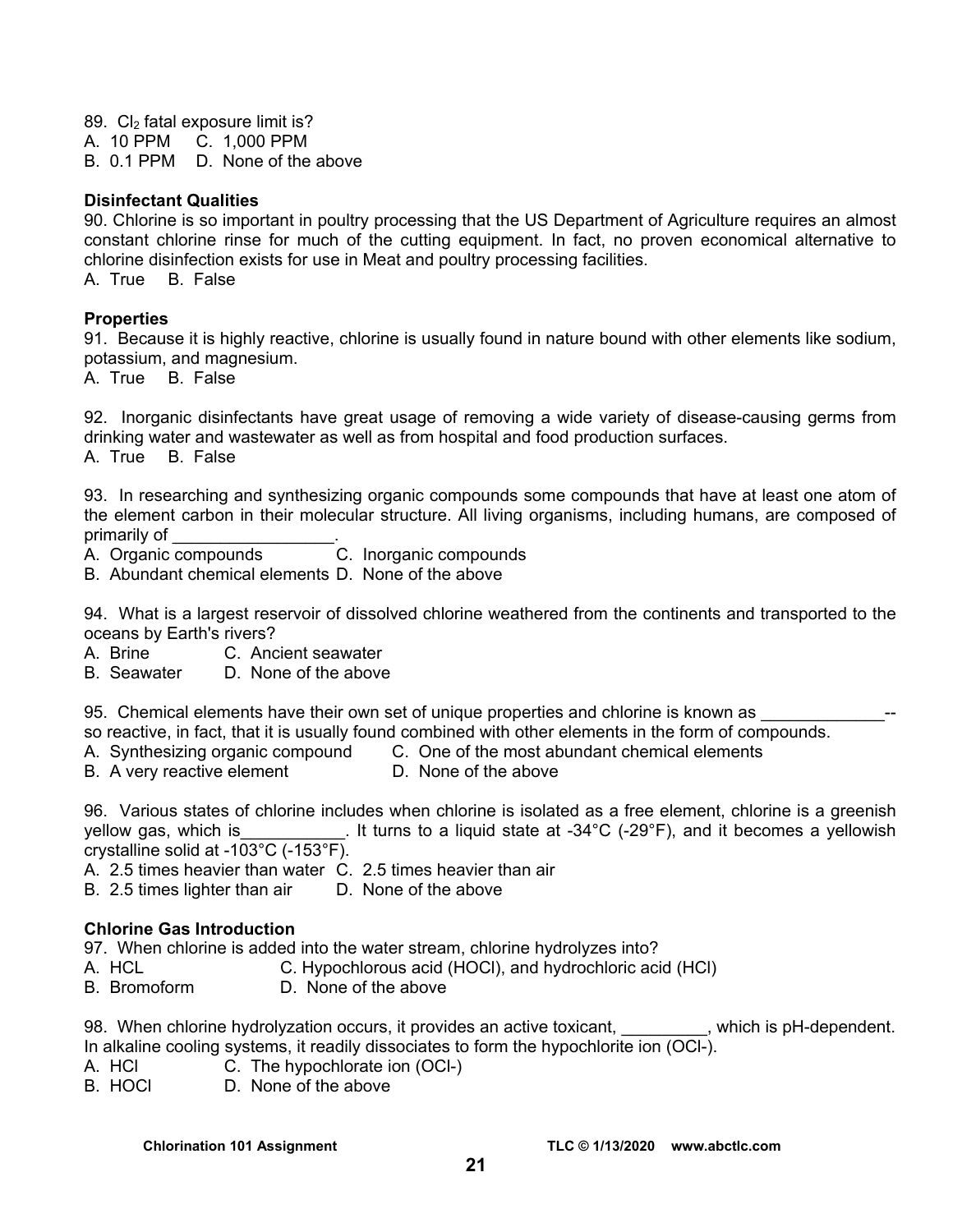99. In alkaline conditions, example becomes the predominant species and lacks the biocidal efficacy of the non-dissociated form.

A. HCl C. OCl-

B. HOCl D. None of the above

100. Considerably more **the is present at a pH of 7.0 than at pH 8.5.** 

A. HCl C. OCl-

B. HOCL D. None of the above

101. Chlorine can be non-selective, making it very sensitive to contamination from either cooling water makeup or from in-plant process leaks. \_\_\_\_\_\_\_\_\_\_\_, organic acids and organic compounds, sulfides, iron and manganese all easily react with HOCl.

- A. Ammonia C. Chlorine gas
- B. Sodium hypochlorite D. None of the above

102. What is the term that best describes the amount of chlorine needed to react with contamination species and it must be satisfied before active HOCl is available to provide a free chlorine residual?

- 
- A. Chlorine demand C. Total residual
- B. Hypochlorite ion (OCI-) D. None of the above

103. Which of the following removes alkalinity, pH depression and system corrosion could occur?

- A. HCl C. pH of 7.0 than at pH 8.5
- B. HOCl D. None of the above

104. The combination of high chlorine demand in process-contaminated systems and the dissociation process in alkaline systems creates the need for greater chlorine feed to obtain the same microbial efficacy. This results in a higher concentration of HCl in the cooling system. A. True B. False

105. The chloride ion (Cl- ) cannot damage or penetrate the passive oxide layer, leading to localized damage of the metal surface as does Hypochlorous acid (HOCl), and hydrochloric acid (HCl). A. True B. False

106. High chlorine concentrations have also been shown to directly attack traditional organic-based corrosion inhibitors. When these inhibitors are "deactivated," the metal surface would then be susceptible to corrosion. Process Safety Management (PSM) guidelines dictated by the U.S. Occupational Safety and Health Administration (OSHA), discharge problems related to Chlorinated organic compounds such as trihalomethane (THM), dezincification of admiralty brass and delignification of cooling tower wood are other significant concerns associated with the use of chlorine.

A. True B. False

# **Pathophysiology**

107. As far as chlorine safety and respiratory protection, the intermediate entity of chlorine accounts for its effect on the upper airway and the lower respiratory tract.

A. Effects of Hydrochloric acid C. Water solubility

B. Vapor from Chlorine gas D. None of the Above

108. Respiratory exposure to **the contract of the state may be prolonged because its moderate water solubility may** not cause upper airway symptoms for several minutes.

- A. Hydrochloric acid C. Plasma exudation
- B. Chlorine gas **D. None of the Above**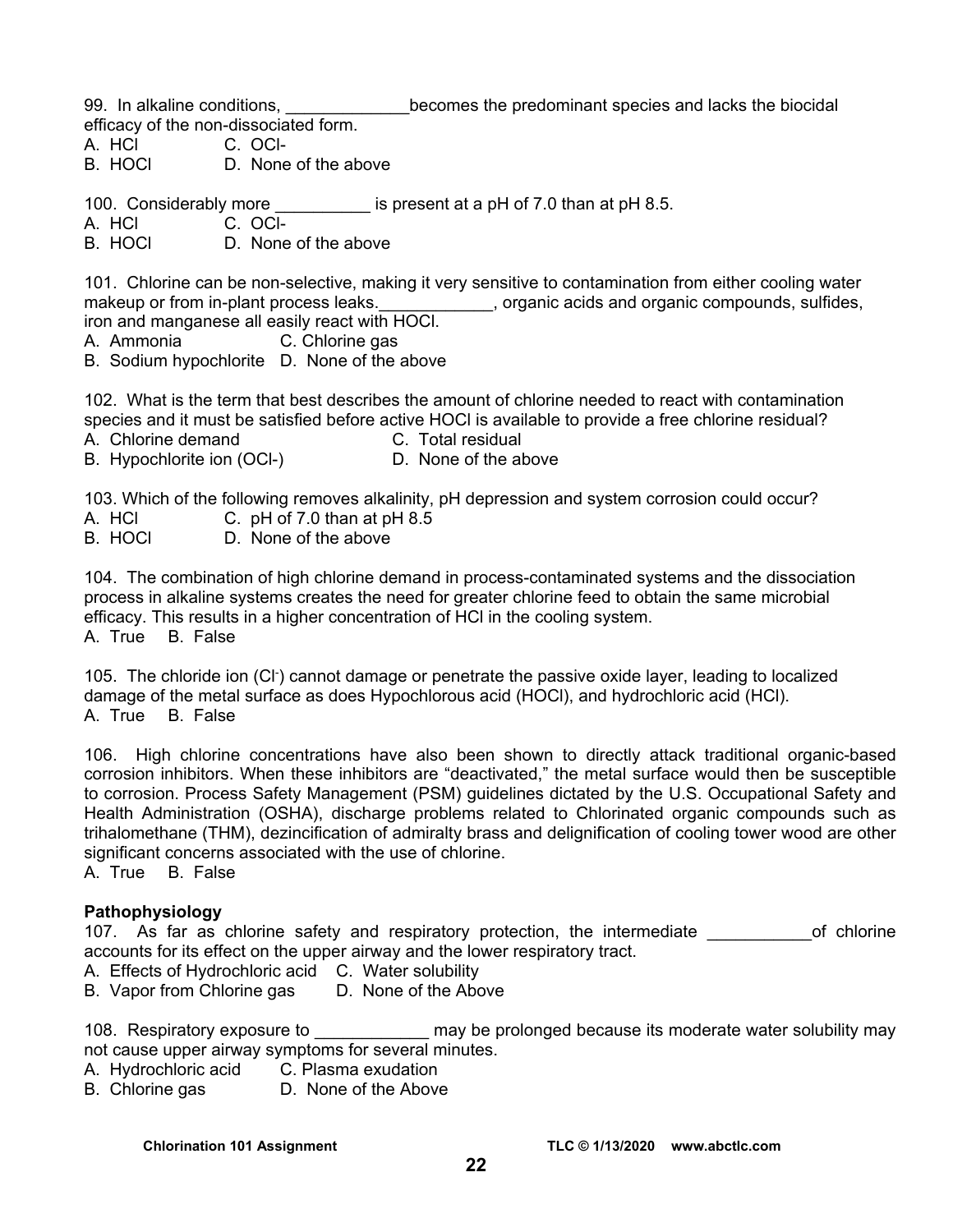109. The odor threshold for chlorine gas is approximately?

A. 0.3-0.5 parts per million (ppm) C. 3-5 parts per million (ppm)

B. 3 parts per million (ppm) D. None of the Above

#### **Mechanism of Activity**

110. The mechanisms of cellular injury are believed to result from the oxidation of functional groups in cell components, from reactions with tissue water to form\_\_\_\_\_\_\_, and from the generation of free oxygen radicals.

A. Generation of free oxygen radicals C. Hypochlorous and hydrochloric acid

- 
- B. Chlorine acid **D.** None of the above

111. Chlorine gas should be stored in vented rooms that have panic bar equipped doors. A. True B. False

112. Chlorine gas feeds out of the cylinder through a gas regulator. The cylinders are on a scale that operators use to measure the amount used each day. The chains are used to prevent the tanks from falling over.

A. True B. False

### **Solubility Effects**

113. Which of the following is highly soluble in water?

- A. Hydrochloric acid C. Hypochlorous base
- B.  $H_2SO_4$  D. None of the above

114. Because it is highly water soluble, Hypochlorous acid has an injury pattern similar to?

- A. Hydrochloric acid C. Ferric acid
- B.  $H_2SO_4$  D. None of the above

115. Which of the following may account for the toxicity of elemental chlorine and hydrochloric acid to the human body?

- A. Hydrochloric acid C. Hypochlorous acid
- B.  $H_2SO_4$  D. None of the above

# **Early Response to Chlorine Gas**

116. If you mix ammonia with chlorine gas, this compound reacts to form

- A. Chloramine gas C. Sulfuric gas
- B. Chlorine gas D. None of the Above

117. The early response to the odor threshold for chlorine depends on the (1) concentration of chlorine gas, (2) duration of exposure, (3) water content of the tissues exposed, and (4) individual susceptibility. A. True B. False

#### **Pathological Findings**

118. Chlorine is a highly reactive gas. A. True B. False

119. Chlorine gas is greenish yellow in color and very toxic. It is heavier than air and will therefore sink to the ground if released from its container. It is the toxic effect of Chlorine gas that makes it a good disinfectant, but it is toxic to more than just waterborne pathogens; it is also toxic to humans. It is a respiratory irritant and it can also irritate skin and mucus membranes.

A. True B. False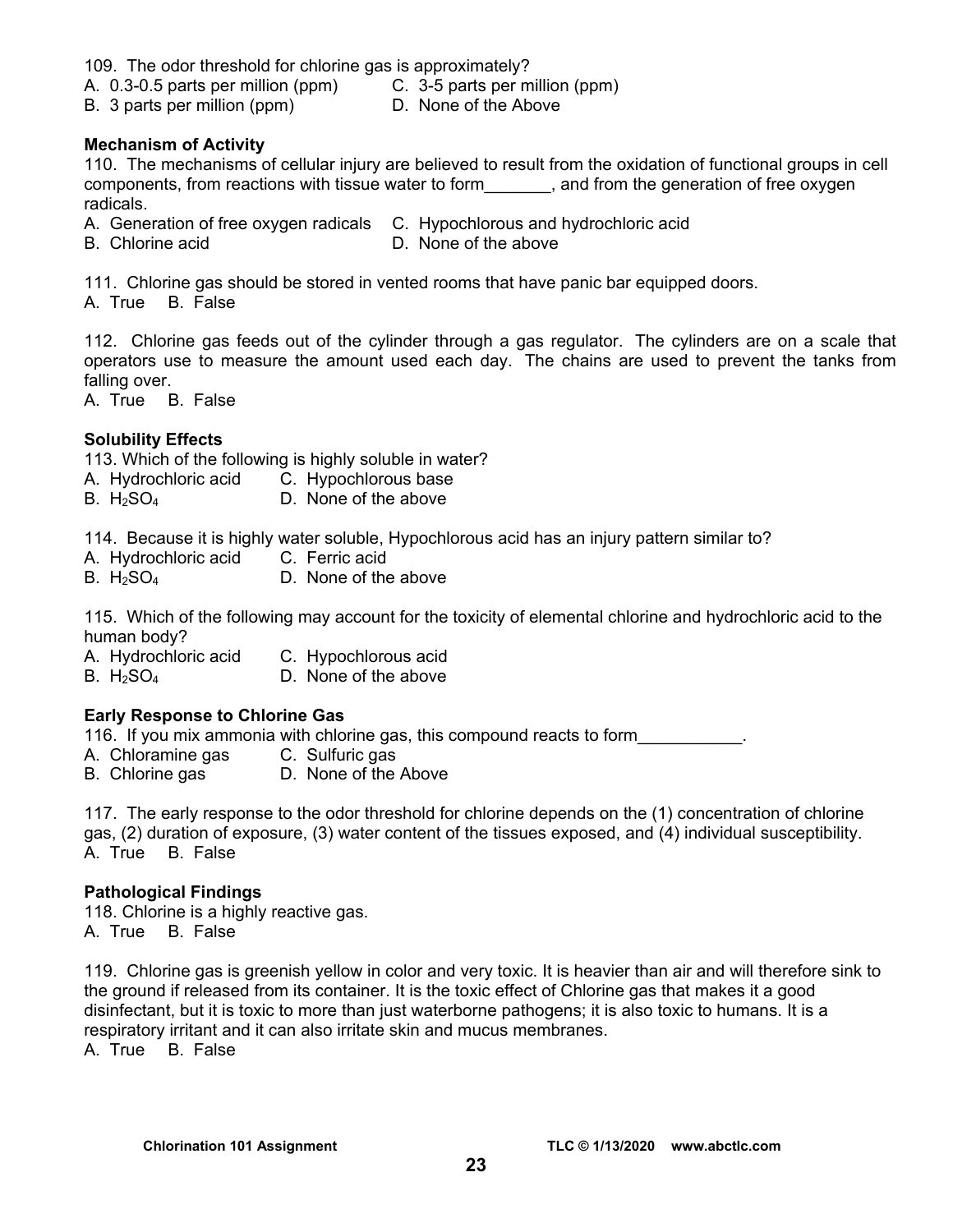120. Chlorine gas is sold as a compressed liquid, which is amber in color. Chlorine, as a solid, is heavier (less dense) than water. If the chlorine liquid is released from its container it will quickly return back to its liquid state.

A. True B. False

121. Chlorine gas is the most expensive form of chlorine to use. The typical amount of chlorine gas required for water treatment is 1-16 mg/L of water. Different amounts of chlorine gas are used depending on the quality of water that needs to be treated. If the water quality is good, a higher concentration of chlorine gas will be required to disinfect the water if the contact time cannot be increased. A. True B. False

#### **Chlorine's Effectiveness**

122. The effectiveness of chlorination depends on the \_\_\_\_\_\_\_\_\_\_\_\_\_\_\_ of the water, the concentration of the chlorine solution added, the time that chlorine is in contact with the organism, and water quality.

- A. Chlorine residual C. Breakpoint
- B. Chlorine demand D. None of the above

123. Chlorine may not be accessible for disinfection because \_\_\_\_\_\_\_\_\_\_\_\_\_ in the water (like iron, manganese, hydrogen sulfide, and ammonia).

- 
- A. pH increases C. Required contact time
- B. Part of it combines with other chemicals D. None of the above

124. The amount of chlorine required to attain disinfection and that reacts with the other chemicals is the?

- A. Chlorine residual C. Free chlorine residual
- B. Chlorine demand D. None of the above

125. Which term is used when disinfection decreases, as the concentration of the chlorine increases?

- A. Breakpoint C. Required contact time
- B. Chlorine level D. None of the above

126. Chlorination is more effective as?

- A. Water temperature increases C. Water cools down
- B. Chlorine demand increases D. None of the above

127. Chlorination becomes more alkaline and is less effective as the?

- A. Water's pH increases C. Required contact time is maximized
- B. Water quality increases D. None of the above
- 128. Chlorination is less effective in?
- A. Clear water C. Day time
- B. Cloudy (turbid) water D. None of the above
- 129. By adding a little more chlorine to what is already sufficient, this action will generally result in that can be measured easily.
- A. pH increases C. Required contact time
- B. A free chlorine residual D. None of the above

#### **Potent Germicide**

130. Chlorine disinfectants can lower the level of many disease-causing microorganisms in drinking water to almost immeasurable levels.

A. True B. False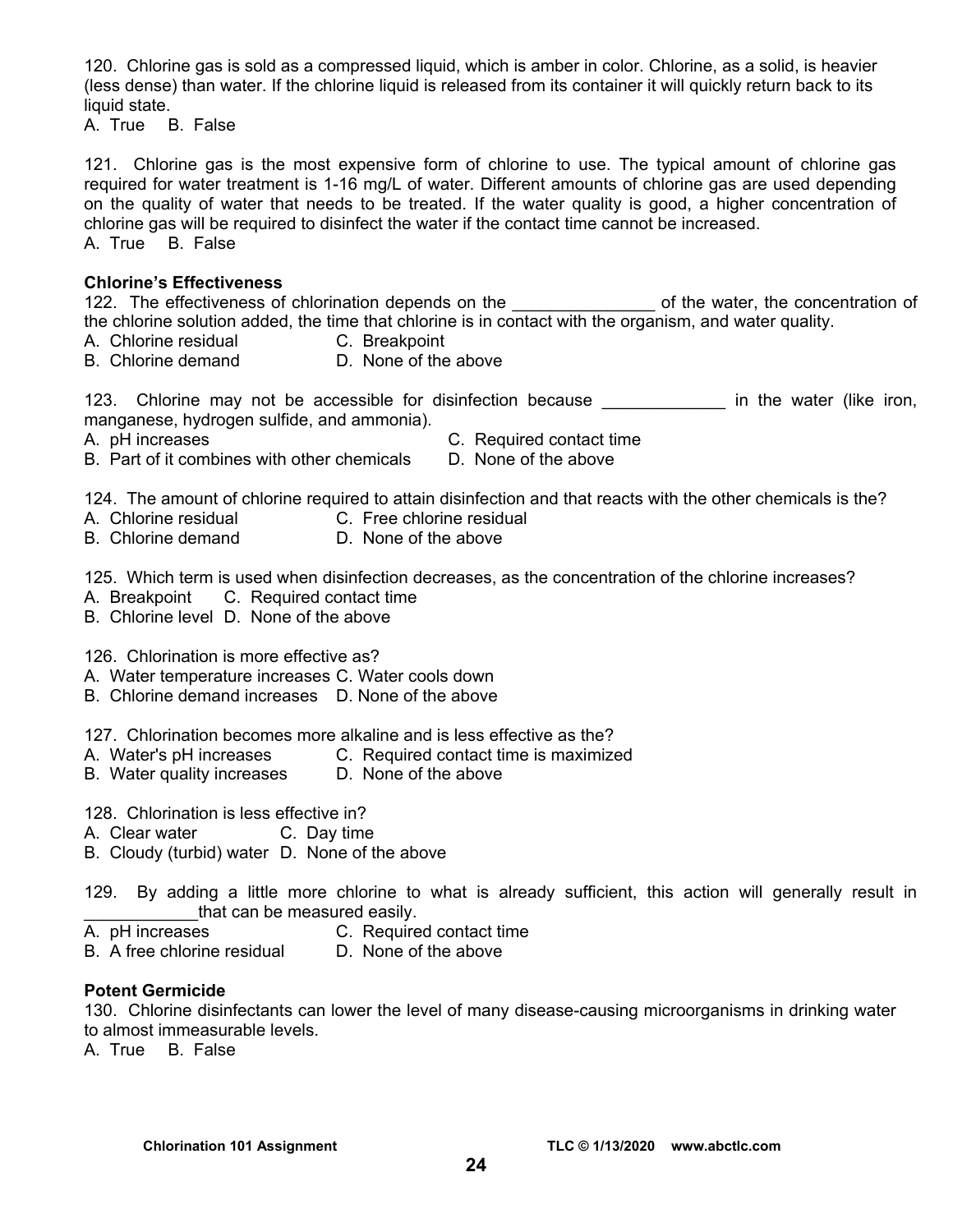131. Chlorine is added to drinking water to destroy pathogenic (disease-causing) organisms. It can be applied in several forms: sodium hypochlorite solution, elemental chlorine (chlorine gas) and dry calcium hypochlorite.

A. True B. False

### **Taste and Odor Control**

- 132. Chlorine disinfectants reduce many disagreeable tastes and odors. Chlorine oxidizes many naturally occurring substances such as  $\qquad \qquad$ , sulfides and odors from decaying vegetation.
- A. Hydrogen sulfide C. Slime bacteria, molds and algae
- B. Foul-smelling algae secretions D. None of the above

### **Biological Growth Control**

133. Chlorine disinfectants eliminate that commonly grow in water supply reservoirs, on the walls of water mains and in storage tanks.

- 
- A. Hydrogen sulfide C. Slime bacteria, molds and algae
- B. Foul-smelling algae secretions D. None of the above
- 

# **Chemical Control**

134. Chlorine disinfectants destroy **the set of the Common Contract and remove** ammonia and other nitrogenous compounds that have unpleasant tastes and hinder disinfection. They also help to remove iron and manganese from raw water.

- A. Hydrogen sulfide C. Slime bacteria, molds and algae
- B. Algae secretions D. None of the above

# **Water Treatment**

135. Generally speaking, water is treated to render it suitable for human use and consumption. While the primary goal is to produce a biologically (disinfected) and chemically safe product, other objectives also must be met, including: no objectionable taste or odor; entity and chemical stability.

A. Low levels of color and turbidity C. Chemical or biological contamination

- B. Sediments D. None of the above
- 

# **Water Distribution**

136. In the event of a significant intrusion of pathogens resulting, for example, from a broken water main, the level of the average "<br>
will be insufficient to disinfect contaminated water. In such cases, it is the monitoring of the sudden drop in the chlorine residual that provides the critical indication to water system operators that there is a source of contamination in the system.

- A. Chlorine residual C. Breakpoint Chlorination
- B. Potential threats **D.** None of the above

# **The Challenge of Disinfection Byproducts**

137. Which of the following happens when chlorine and other disinfectants react with natural organic matter in water?

- A. Microbial contamination C. Chemical compounds formed unintentionally
- B. Treatment barrier D. None of the above

# **Chlorine and Water System Security**

138. With passage of the Public Health Security and Bioterrorism Response Act of 2002, Congress required community water systems to assess their vulnerability to a terrorist attack and other intentional acts. As part of these vulnerability assessments, systems assess?

|       |  | A. Microbial contamination |  |  |  |  | C. The transportation, storage and use of treatment chemicals |  |  |  |  |  |
|-------|--|----------------------------|--|--|--|--|---------------------------------------------------------------|--|--|--|--|--|
| _____ |  |                            |  |  |  |  |                                                               |  |  |  |  |  |

B. Cost-effective methods D. None of the above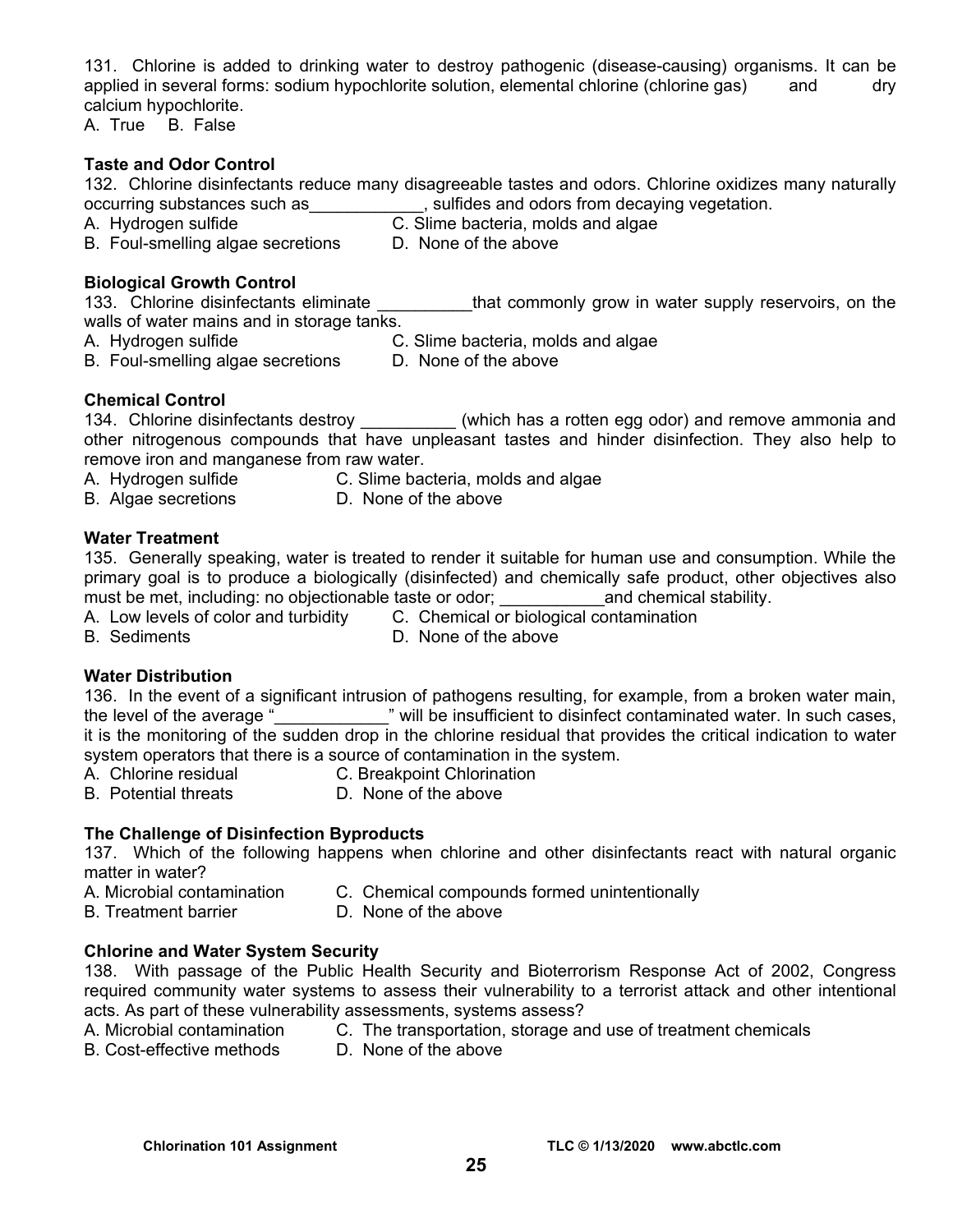139. Water systems using elemental chlorine, in particular, must determine whether existing protection systems are adequate. If not, they must consider additional measures to reduce the likelihood of an attack or to mitigate the?

- A. Potential consequences C. Critical assets
- B. Potential threats D. None of the above

### **Chlorination Chemistry**

140. pH and temperature affect the ratio of hypochlorous acid to hypochlorite ions. As the temperature is decreased, the **increases**.

- A. CT actual C. Ratio of hypochlorous acid
- B. Free chlorine residual D. None of the above

141. The disassociation of chlorine gas

(OCI - ): HOCI H  $^+$  + OCI  $^-$  Also expressed HOCI  $\rightarrow$  H  $^+$  + OCI  $^-$ (hypochlorous acid) (hydrogen) (hypochlorite ion) A. True B. False

142. All three forms of chlorine produce sodium hypochlorite when added to water.

A. True B. False

143. Hypochlorous acid is a strong acid but a weak disinfecting agent. The amount of hypochlorous acid depends on the pH and temperature of the water.

A. True B. False

#### **Types of Residual**

144. Which of the following is a much stronger disinfecting agent, therefore, most water regulating agencies will require that your daily chlorine residual readings be of free chlorine residual?

A. Chlorine demand C. Combined chlorine residual

B. Free chlorine residual D. None of the above

145. Which of the following terms is where the chlorine demand has been satisfied, and any additional chlorine will be considered free chlorine?

A. Chlorine residual C. Break-point chlorination

- 
- B. "CT" disinfection concept D. None of the above

146. Total chlorine residual = free  $+$ 

A. Chlorine demand C. Combined chlorine residual

B. Free chlorine D. None of the above

147. In water, there are always other substances (interfering agents) such as iron, manganese, turbidity, etc., which will combine chemically with the chlorine, this is called the?

A. Chlorine demand C. Combined chlorine residual

B. Free chlorine D. None of the above

148. According to the text, once chlorine molecules are combined with these interfering agents, they are not capable of disinfection.  $\qquad \qquad$  is much more effective as a disinfecting agent.

A. Chlorine demand C. Combined chlorine residual

B. Free chlorine D. None of the above

#### **Residual Concentration/Contact Time (CT) Requirements**

149. Since monitoring for very low levels of pathogens in treated water is analytically very difficult, utilizing the **EXECUTE:** is recommended to demonstrate satisfactory treatment.

- 
- A. Chlorine residual C. Break-point chlorination
- B. "CT" disinfection concept D. None of the above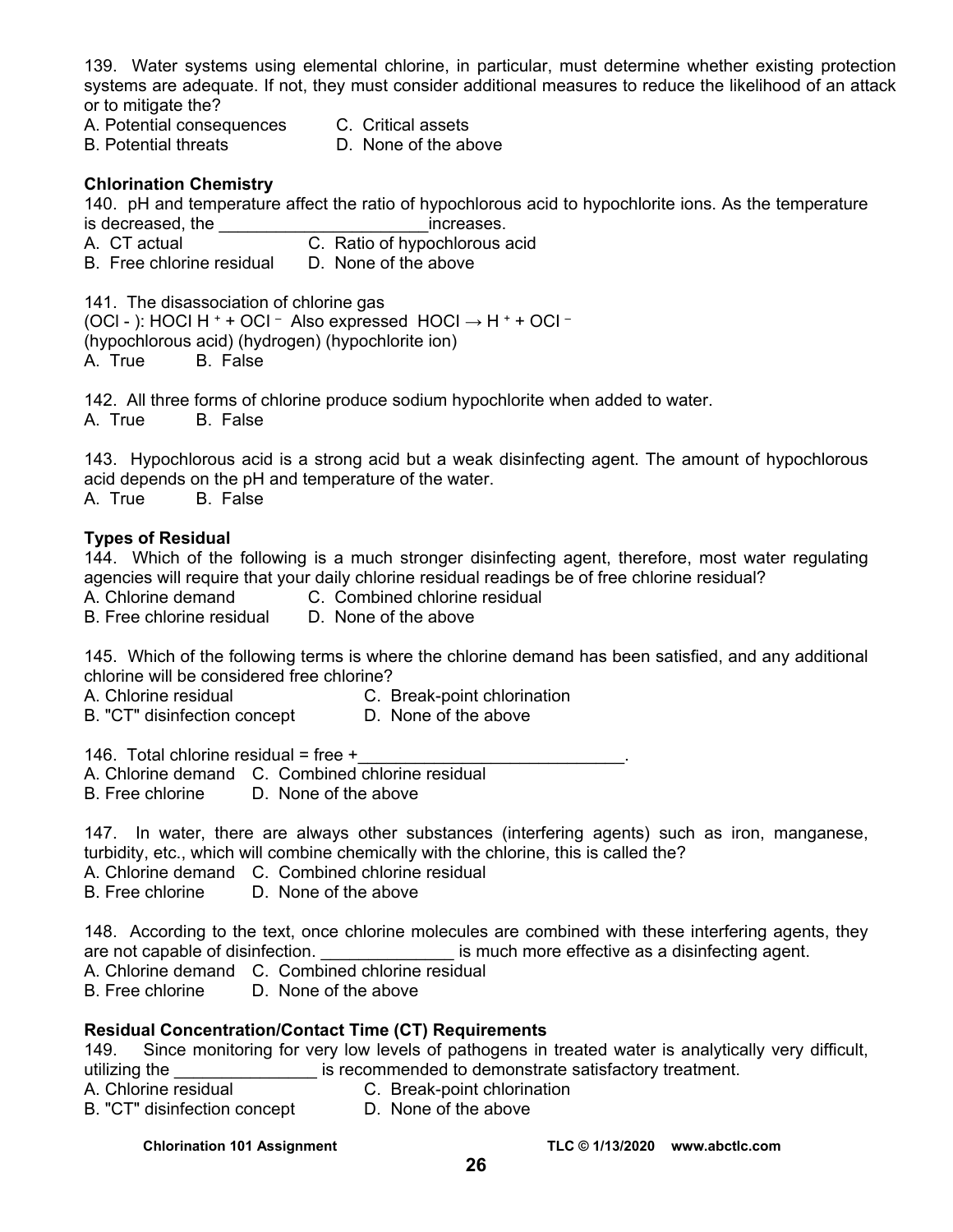150. Which of the following term = Concentration (mg/L) x Time (minutes)

A. CT C. TC<br>B. #C D. No

D. None of the above

151. The effective reduction in pathogens can be calculated by reference to standard tables of required?

A. CT's C. TC

B. #C D. None of the above

#### **Calculation and Reporting of CT Data**

152. You can also calculate and record actual log reductions. Reduction Ratio = CT actual divide by?

- C. "CT" disinfection concept
- B. CT required D. None of the above

153. This shall be calculated daily, using either the maximum hourly flow and the disinfectant residual at the same time, or by using the lowest CT value if it is calculated more frequently.

- A. Free chlorine **C.** "CT" disinfection concept
- B. Disinfection CT values D. None of the above

154. Reduction Ratio should be reported, along with the appropriate pH, temperature, and?

- A. Reduction Ratio C. Disinfectant residual
	-
- 
- B. CT actual D. None of the above

155. Which of the following terms must be greater than 1.0 to be acceptable?<br>A Reduction Ratio  $\overline{C}$  Disinfectant residual

- A. Reduction Ratio
	-
- B. CT actual D. None of the above

#### **Chlorine Review**

156. What term describes the minimum amount of Chlorine needed to react in a water purification system; used as a monitoring measurement by system operators.

- A. Chlorine demand C. Combined chlorine residual
- B. Free chlorine residual D. None of the above
	-

157. Operator may add \_\_\_\_\_\_\_\_\_\_\_\_\_\_\_\_ to chlorinated public water supplies to provide inorganic

- chloramines.
- A. Bromine C. Ammonia
- 
- B. Organic amines D. None of the above

158. What term describes the concentration of residual chlorine in water present as dissolved gas

- (Cl2), hypochlorous acid (HOCl), and/or hypochlorite ion (OCl-)?
- 
- A. Chlorine demand C. Combined chlorine residual<br>B. Free chlorine D. None of the above D. None of the above

159. What term describes the concentration of chlorine in the water after the chlorine demand has been satisfied, the concentration is normally expressed in terms of total chlorine residual, which includes both the free and combined or?

- A. Chlorine demand C. Chlorine residual
- B. Free chlorine **D.** None of the above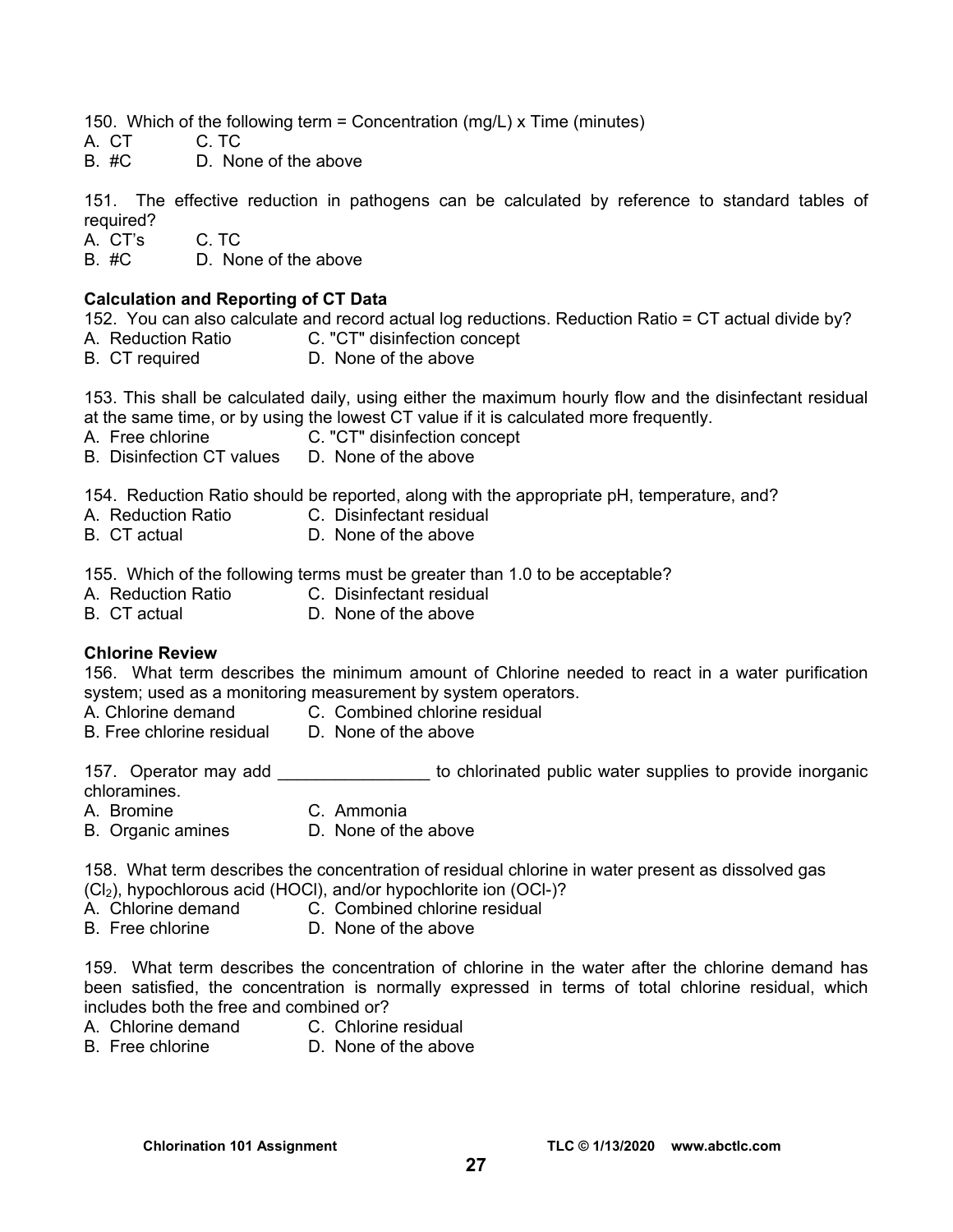160. \_\_\_\_\_\_\_\_\_\_\_\_\_\_\_\_\_\_is defined as the residual chlorine existing in water in chemical combination

with ammonia or organic amines that can be found in natural or polluted waters.

- A. Chlorine Residual C. Combined Chlorine<br>B. Chlorine Demand D. None of the above
- 
- D. None of the above

# **Calcium Hypochlorite Section**

161.Which of the following substances comes in two forms: powder and tablets?

- A. Calcium hypochlorite C. Sodium hypochlorite
	-
- B. Hypochlorous Acid (HOCI) D. None of the above

# **Description**

162.Solid chlorine stands alone as the safest form of chlorine disinfection.

A. True B. False

163. Solid chlorine requires only minimal safety equipment for handling; users can breathe easy knowing our tablets are safe for both people and the environment.

A. True B. False

# **Chlorine-Based Disinfectants Chloramines**

### **Chloramine Disadvantages**

164. Which residual in tap water can pass through membranes in dialysis machines and directly induce oxidant damage to red blood cells?

- A. Chloramine C. Ammonia and chlorine compounds
- B. Dichloramine D. None of the above

# **Chloramine Section**

165.  $IH_3 + HOCI - > NH_2CI + H_2O$ A. Free chlorine C. Monochloramine

B. Dichloramine D. None of the above

166. Which of the following terms are formed in the pH range of 4.5 to 8.5, however, monochloramine is most common when the pH is above 8?

- A. Trichloramine C. Monochloramine and dichloramine<br>B. Dichloramine D. None of the above
- D. None of the above

# **Post Chlorination**

167. Post chlorination is almost always done in water treatment, but can be replaced with chlorine dioxide or chloramines. In this stage, chlorine is fed to the drinking water stream that is then sent to the chlorine contact basin to allow the chlorine a long enough detention time to kill all viruses, bacteria, and protozoa that were not removed and rendered inactive in the prior stages of treatment.

A. True B. False

#### **Understanding Water Disinfection Wastewater Disinfection**

168. There are several chemicals and processes that will\_\_\_\_\_\_\_\_\_\_\_\_, but none are universally applicable as with chlorine.

- A. Limit the effects of organic material C. Disinfect wastewater
- B. Limit the travel of pathogens D. None of the above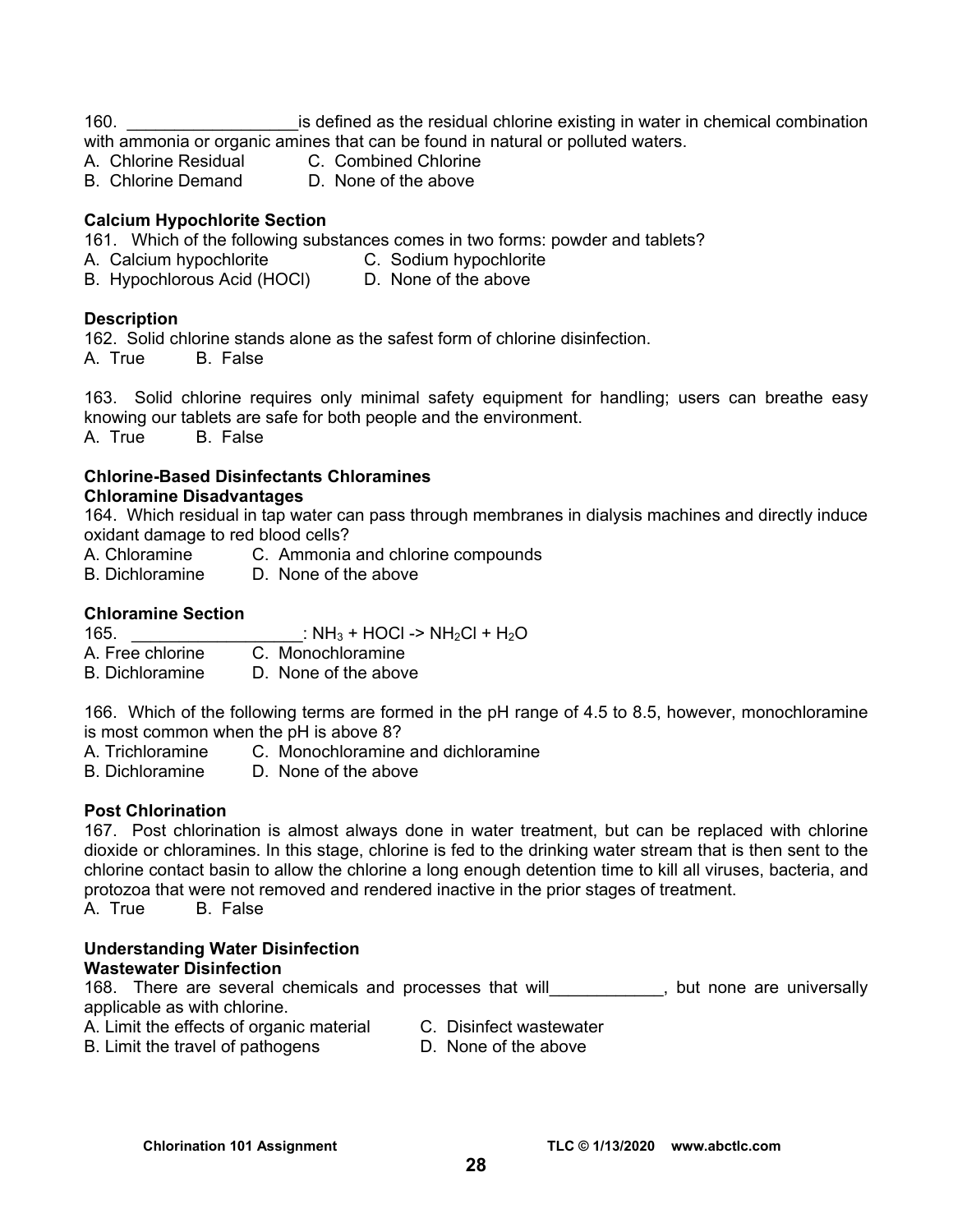### **Chloride Ion**

169. Which of the following terms is also a useful and reliable chemical indicator of river / groundwater fecal contamination, as chloride is a non-reactive solute and ubiquitous to sewage & potable water?

A. Chlorate C. Chlorine dioxide

B. Chloride D. None of the above

### **Chlorite Ion**

170. Chlorine can assume an additional oxidation state of +4 is seen in the neutral compound extending that is which has a similar structure to chlorite  $ClO_{2}$ - and the cation chloryl.

A. Chlorine dioxide  $CIO<sub>2</sub>$  C. Chlorite ion of ClO2-

B. Chloride D. None of the above

#### **Chlorine Dioxide**

171. Chlorine dioxide is a chemical compound with which formula? A. CaCl $_2$  C. CIO<sub>2</sub>

B. ClO D. None of the above

#### **Haloacetic Acids**

172. What type of substances are haloacetic acids in which a halogen atom takes the place of a hydrogen atom in acetic acid?

- A. Calcemic acids C. Carboxylic acids
- C. Hypochlorite acids D. None of the above

#### **Chloroform**

173. Chloroform is typically the most prevalent **the most and the measured in chlorinated water**, is probably the most thoroughly studied disinfection byproduct.

- A. HAA5 C. Folic Acid
- B. THM D. None of the above

#### **Chloramines**

174. What are chemical compounds formed by combining a specific ratio of chlorine and ammonia in water?

- A. Disinfection byproducts C. Trihalomethanes, haloacetic acids, bromate, and chlorite B. Chloramines D. None of the above
- D. None of the above

#### **Chlorine Dioxide**

175. Chlorine dioxide  $(CIO<sub>2</sub>)$  represents a compound that may be generated on-site at water treatment facilities.

A. True B. False

176. Chlorine dioxide characteristics are quite different from Theorem 2015. In solution, it is a dissolved gas, which makes it largely unaffected by pH but volatile and relatively easily stripped from solution.

- A. Chlorine C. Carbon dioxide
- B. Sodium hypochlorite D. None of the above
- 

177. \_\_\_\_\_\_\_\_\_\_\_\_\_\_\_\_\_\_\_\_\_\_is also a strong disinfectant and a selective oxidant. While chlorine dioxide does produce a residual, it is only rarely used for this purpose.

- A. Chlorine dioxide C. Carbon dioxide
- B. Sodium hypochlorite D. None of the above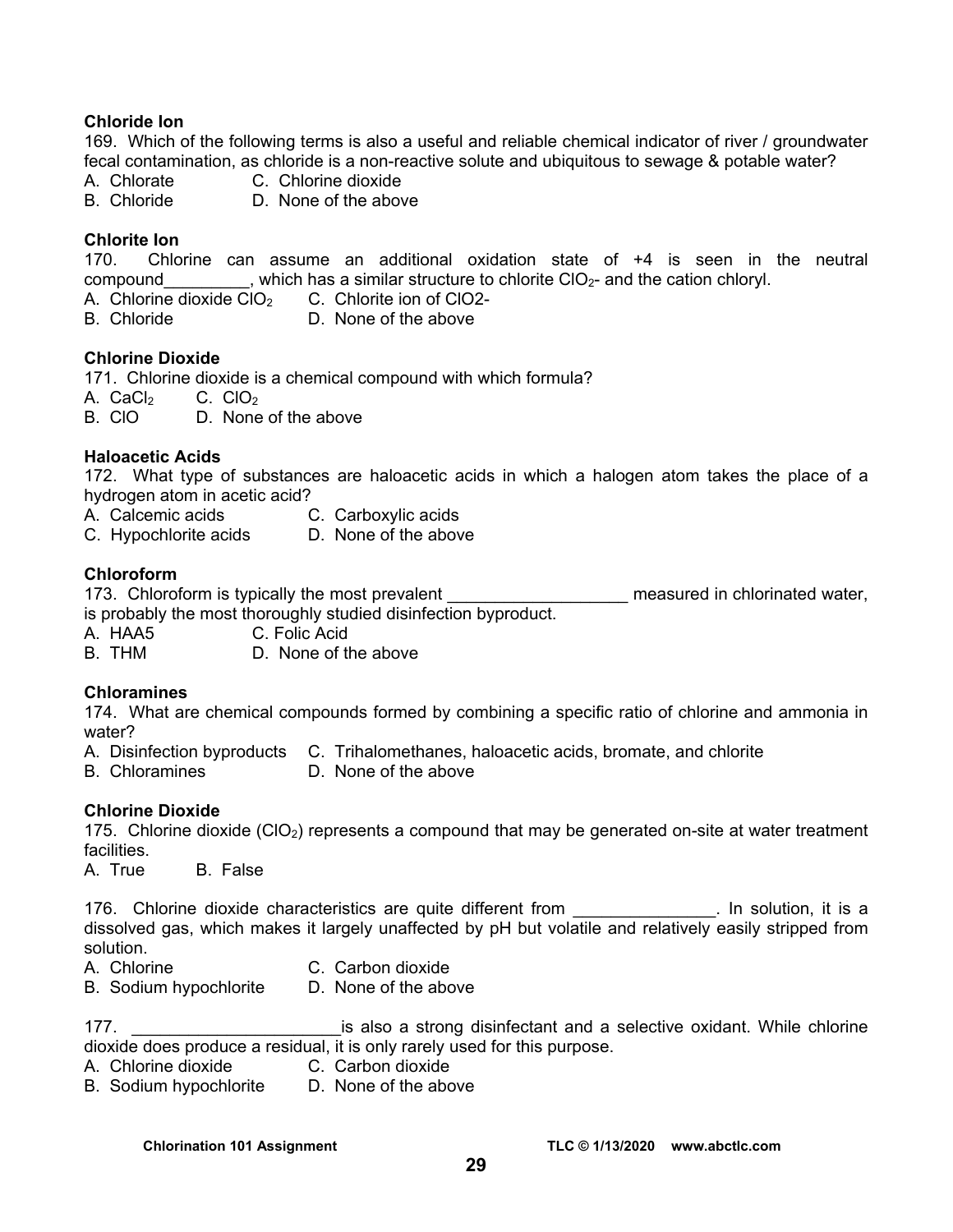# **Safety and Chlorination Equipment Section**

**Chlorination Equipment Requirements** 

178. Which of the following shall also be located inside the chlorine room?

- A. Gas vacuum line C. Mechanical gas proportioning equipment
- B. Vacuum regulators D. None of the above

179. Which of the following shall have positive shutdown in the event of a break in the downstream vacuum lines?

- A. Gas vacuum line C. A gas pressure relief system
- B. The vacuum regulating valve(s) D. None of the above

# **Capacity**

180. Which of the following shall have the capacity to dose enough chlorine to overcome the demand and maintain the required concentration of the "free" or "combined" chlorine?

- A. The chlorinator **C.** Constant pre-established dosage
- B. Automatic proportional control D. None of the above

# **Methods of Control**

181. Which of the following shall be automatic proportional controlled, automatic residual controlled, or compound loop controlled?

- A. A chlorine feed system C. Constant pre-established dosage
- B. Constant flow rate(s) D. None of the above

# **Standby Provision**

182. As a safeguard against\_\_\_\_\_\_\_\_\_\_\_\_\_\_\_\_\_\_\_\_\_, standby chlorination equipment having the capacity to replace the largest unit shall be provided.

- A. Uninterrupted chlorination C. Malfunction and/or shut-down
- B. Constant flow rate(s) D. None of the above

183. All chlorine cylinders shall be securely positioned to safeguard against movement. Tag the cylinder "empty" and store flat and chained. Ton containers may be stacked.<br>A. True B. False B. False

184. Leak detection equipment shall not automatically activate the chlorine room ventilation system in such a manner as to discharge chlorine gas.

A. True B. False

185. During an emergency, if the chlorine room is occupied, the chlorine gas leakage shall be contained within the chlorine room itself in order to facilitate a proper method of clean-up. A. True B. False

186. Consideration should also be given to the provision of caustic soda solution reaction tanks for absorbing the contents of leaking one-ton cylinders where such cylinders are in use. A. True B. False

# **Alternative Disinfection Section**

# **Chlorine Dioxide Section**

187. CIO<sub>2</sub> generation uses \_\_\_\_\_\_\_\_\_\_\_\_\_\_\_\_ and chlorine gas.<br>A Sodium chlorite (NaCIO<sub>2</sub>) \_\_\_\_\_\_\_C.\_Ozone

A. Sodium chlorite (NaClO<sub>2</sub>)

B. Hypochlorous acid **D.** None of the above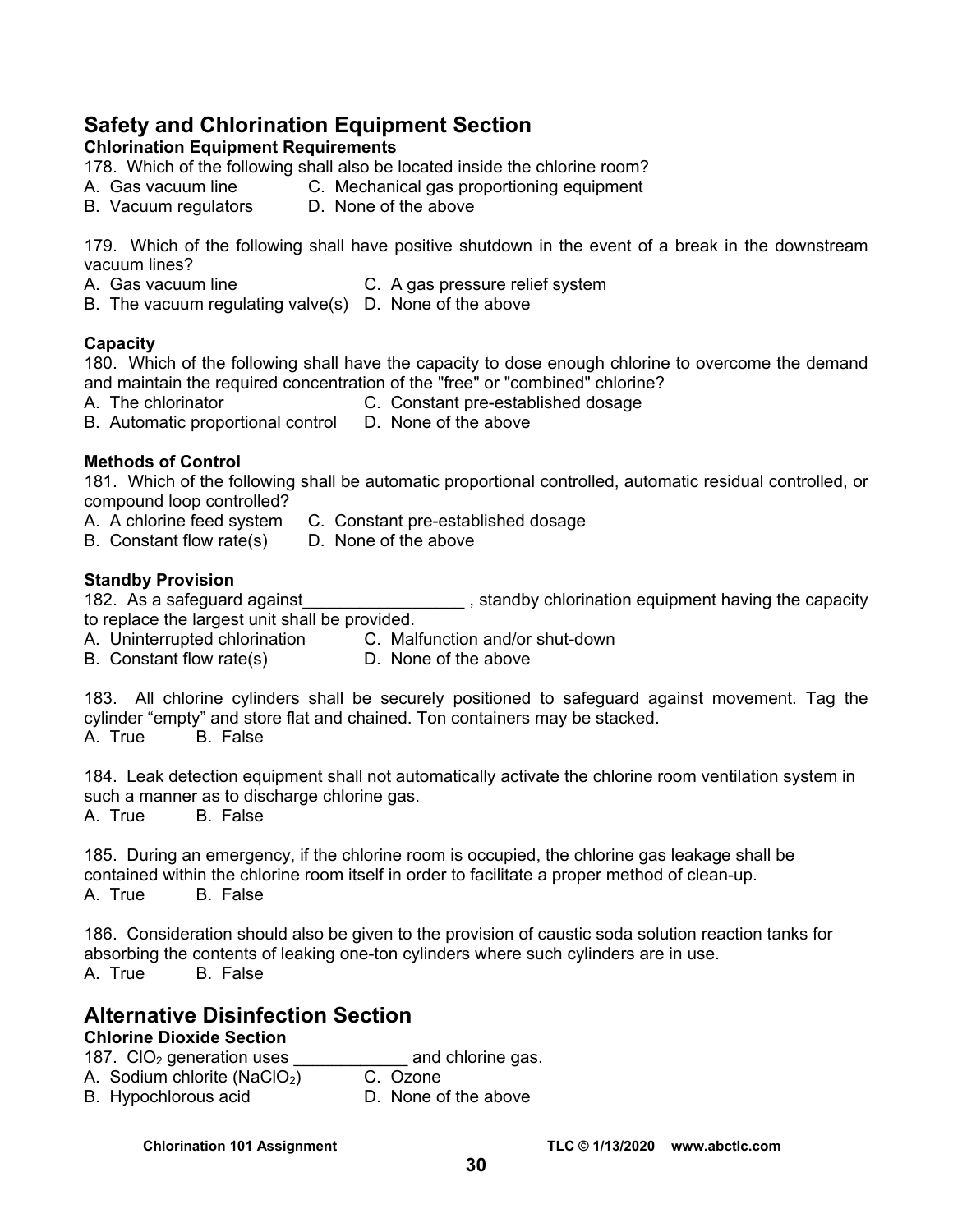#### **Ultraviolet Disinfection**

188. The microorganisms spend maximum time and contact with the outside of the quartz tube and the source of the?

- A. UV rays C. Electromagnetic energy
- B. Radiation D. None of the above

189. The basic design flow of water of certain UV units is in the order of The State of the basic design flow of the lamp, the units are designed so that the contact or retention time of the water in the unit is not less than \_\_\_\_\_\_\_\_\_\_\_\_\_\_.

A. 20 gpm - 15 seconds C. 2.0 gpm - 15 seconds

B. 2.0 gpm - 100 seconds D. None of the above

190. A disinfection process involves exposing water to **the set of the set of the set of the set of the set of t** microorganisms. The technique has enjoyed increased application in wastewater treatment but very limited application in potable water treatment.

A. Sterilizer C. Ultraviolet (UV) radiation

B. Electromagnetic energy D. None of the above

191. In UV, quartz is often used in this case since practically none of the UV rays are absorbed by the quartz, **the cannot be used since it will absorb the UV rays**, leaving little for disinfection.

- A. Carbon C. Ordinary glass
- C. Ozone D. None of the above

#### **Strongest Oxidizing Agent**

192. Which compound is obtained by passing a flow of air or oxygen between two electrodes that are subjected to an alternating current in the order of 10,000 to 20,000 volts?

A. Liquid Ozone  $C. O<sub>2</sub>$ 

B. Ozone D. None of the above

193. Ozone has a similar to that sometimes noticed during and after heavy electrical storms. In use, ozone breaks down into oxygen and nascent oxygen.

- A. Self-policing pungent odor C. Pleasant odor of rain<br>B. H<sub>2</sub>S odor **C.** None of the above
- D. None of the above

194. Ozone does not form chloramines or \_\_\_\_\_\_\_\_\_\_\_\_\_, and while it may destroy some THMs, it may produce others when followed by chlorination.

- A. Carcinogens C. Oxygen and nascent oxygen
- B. THMs D. None of the above

195. Ozone falls into the same category as other disinfectants in that it can produce?

- A. Carcinogens C. Oxygen and nascent oxygen
- B. DBPs D. None of the above

196. It is the nascent oxygen that produces the high oxidation and disinfections, and even sterilization. Each water has its own\_\_\_\_\_\_\_\_\_\_\_\_\_, in the order of 0.5 ppm to 5.0 ppm. Contact time, temperature, and pH of the water are factors to be determined.

- A. Nascent oxygen C. Ozone demand
- B. THMs D. None of the above